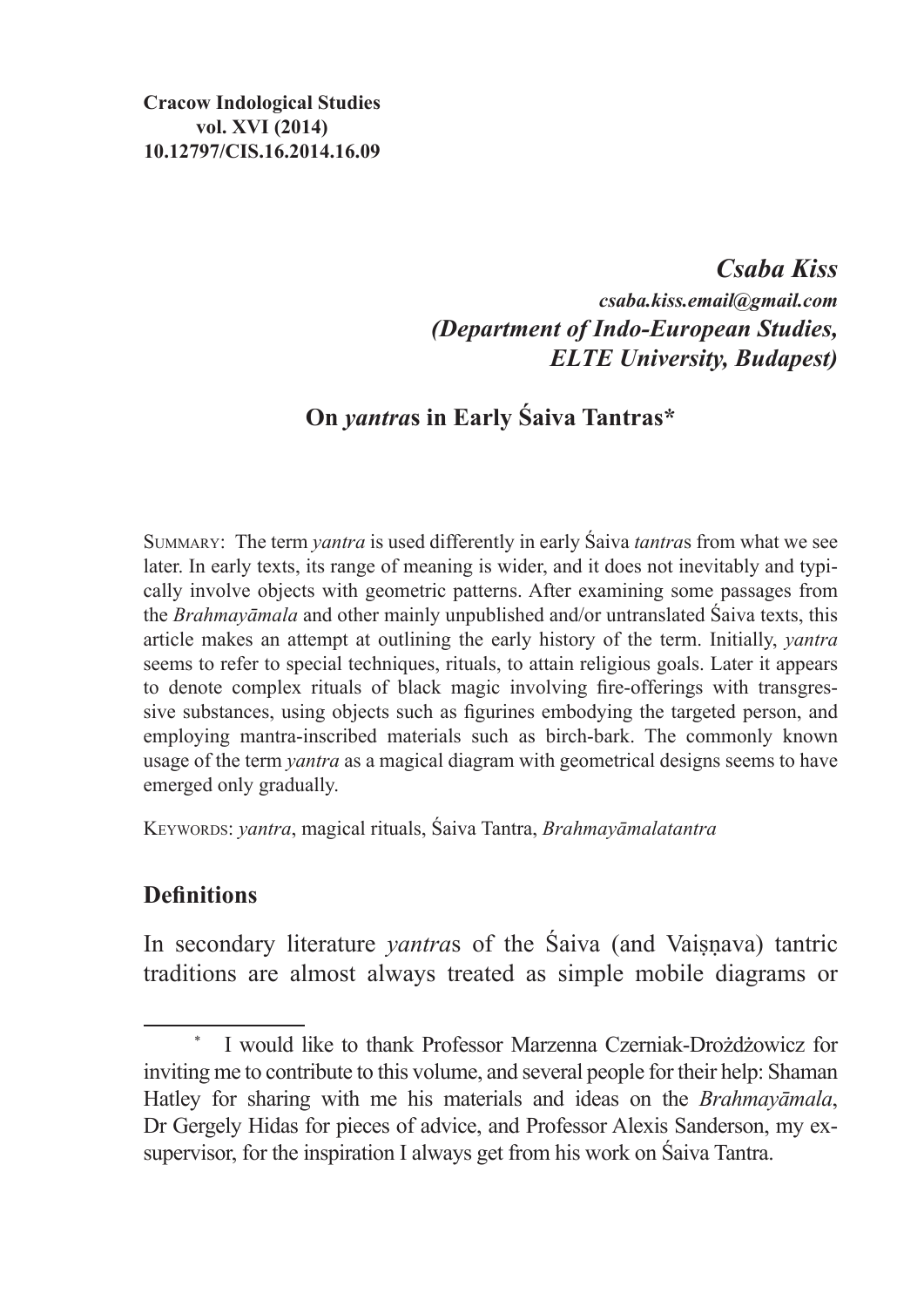designs, usually made up of linear patterns inscribed with mantras, drawn on such materials as birch-bark, copper plates and cloth. Thistype of *yantra* is what we gather from most of our texts and see as surviving images and objects. This interpretation of *yantra* is what studies drawing mainly on secondary sources give, and this is what the most up-to-date scholarly articles on *yantra*s substantiate, such as those found in Bühnemann 2003. Bühnemann gives an extensive bibliography and summarises previous scholarship (Bühnemann 2003: 4–6). She defines *yantra* as a "magic diagram" (Bühnemann 2003: 28) and characterises *yantra*s as small and mobile objects, implying that they are always drawings made up of lines and geometric patterns (Bühnemann 2003: 29). She also draws attention to the fact that in some texts a *yantra* can stand for "an instrument, machine, mechanical device or appliance (especially one used in warfare)" (ibid.),<sup>1</sup> that *yantras* are also used in Āyurveda, and that the term may also designate alchemical apparatuses (Bühnemann 2003: 1).<sup>2</sup> In the same volume Brunner remarks (Brunner 2003: 162) that "the terms yantra and cakra are rarely encountered in the Siddhānta […] while they are frequent elsewhere", i.e. in other branches of Śaiva Tantra, such as the Bhairava and Kaula traditions.3 Her definition and analysis of *yantra*s imply that they are linear representations, and she adds that "[t]he drawing is always completed with the inscription of letters, of *bīja*s, […] and of mantras [...]" (Brunner 2003: 163). She suggests that the terms *yantra* and *cakra* are sometimes used synonymously, and proposes the general term 'coercive diagram' for both (Brunner 2003: 164–165). According to Rastelli, "yantras consist *usually* of diagram-like drawings and mantras made present in them" (Rastelli 2003: 142, italics mine). As we can

<sup>&</sup>lt;sup>1</sup> On *yantras* as war-machines, see especially Brockington 1998: 178, 183, 407. On *yantra*s as war-machines, weapons, magical dolls and miraculous mechanical devices, see Raghavan 1952.

<sup>2</sup> On *yantra*s as alchemical apparatuses, see also White 1996: 145, 250 etc.

<sup>&</sup>lt;sup>3</sup> On the basic classification of the corpus of Śaiva Tantra, see primarily Sanderson 1988: 664ff, 2001: 2ff and 2004: 229 n. 1.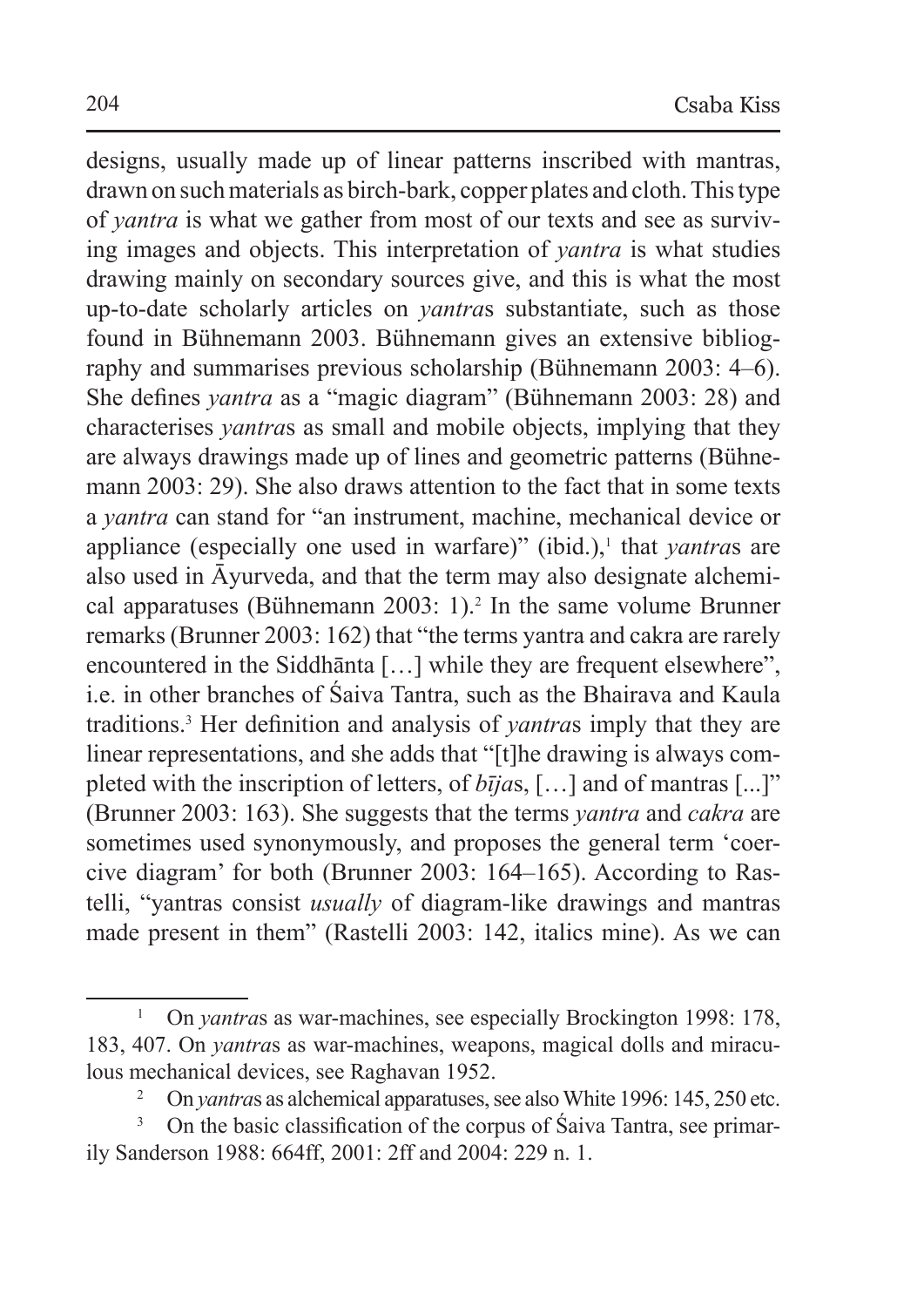see, these authors,<sup>4</sup> whose research on *yantras* is unquestionably wellfounded and well-evidenced, generally agree on *yantra*s being mobile, diagram-type objects used for worldly and magical purposes often including mantra-syllables written on them (and, rarely, drawn figures of deities). *Yantra*s may have various applications such as being "implements during a worship ritual" or "during a practitioner's *regular* Tantric worship of a deity", and can be used for desire-oriented rites (*kāmya*), often worn as amulets for protection (Bühnemann 2003: 32).5

Sanderson's remark quoted in Bühnemann (Bühnemann 2003: 162 n. 19, from Padoux 1986: 33) modifies the above consensus to some extent: "Kṣemarāja […] [in his commentary on *Netratantra*  20.59c] defines [...] [*yantra*] (in its more complex form) as a collection of mantras written in a particular pattern<sup>6</sup> ([...] *yantracakram viśiṣṭasaṃniveśalikhito mantrasamūhaḥ*)*,* while in its most basic form it is simply a spell written on a piece of birch-bark (*bhūrjapatram*)*...*". Sanderson may imply that no drawing of geometric design is necessarily involved in these definitions.<sup>7</sup> In his more recent publications, Sanderson defines *yantra* as "a diagram on birch bark inscribed with

Note that even though Sanderson is quoting Kṣemarāja's commentary (from the early part of the eleventh century, see Sanderson 2004: 239), and not the *Netratantra* itself (AD 700/800–850, see Sanderson 2004: 293), these definitions of *yantracakra* and *yantra* are still different from that of mantra-inscribed drawings with geometric patterns. At other places, Kṣemarāja uses such sources for *yantra* descriptions that are probably slightly later than the *Netratantra,* e.g. the *Kulārṇava* (see his comments on *Netratantra* 16.34), which may or may not be related to the text published under the same title. See more on the *Netratantra* below in the following pages.

<sup>4</sup> And a reviewer: see Bolle 1989.

<sup>5</sup> Note that Bühnemann uses texts that can be labelled as later ones as opposed to the earlier *tantra*s analysed below. Bühnemann summarises her research on *yantra*s in Bühnemann 2007: 566–573.

The same phrase is translated by Sanderson as 'a particular spatial arrangement' in Sanderson 2004: 290 n. 149, see below in n. 9.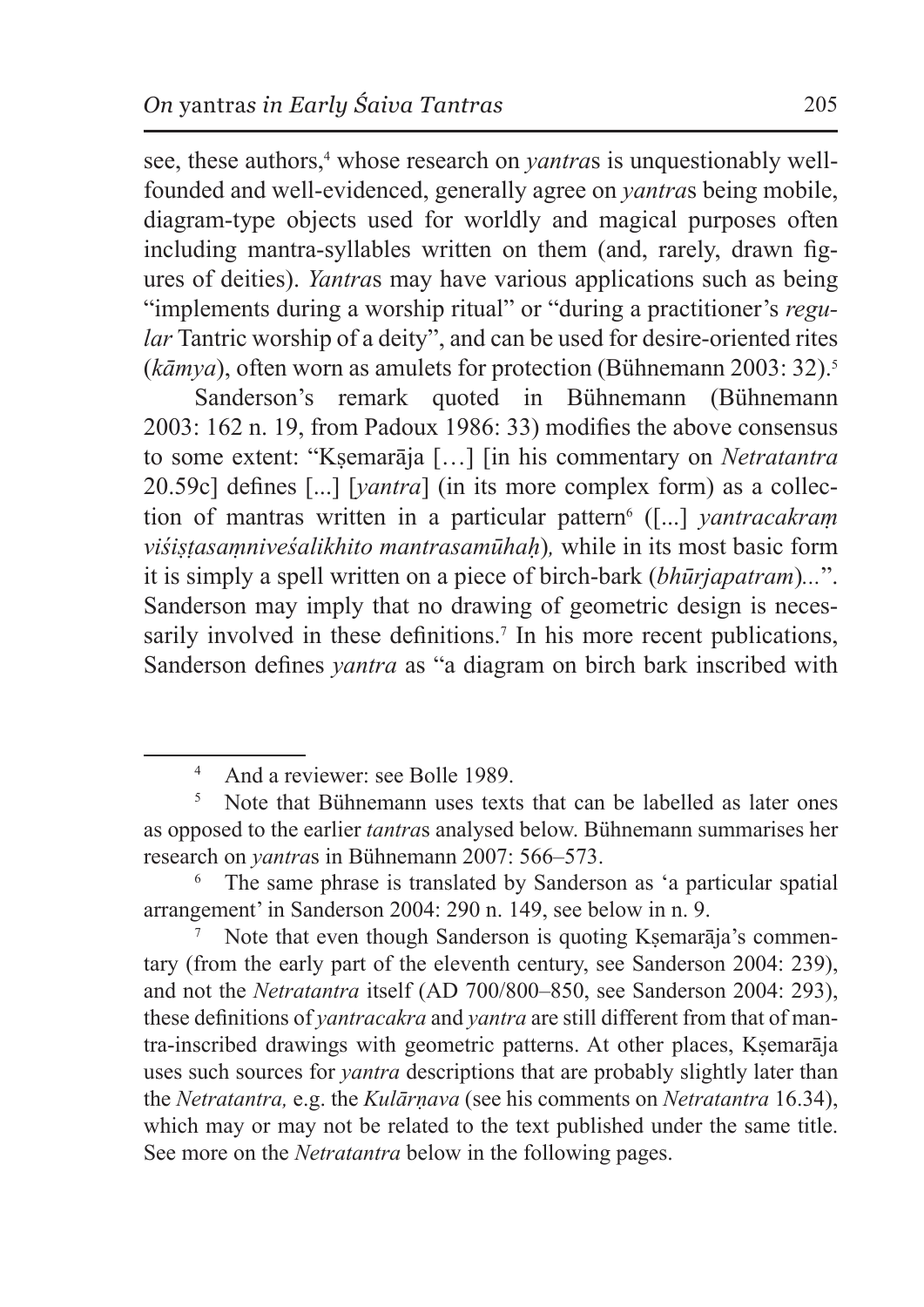the Mantra,"8 and as "a Mantra-inscribed diagram written in various colours and with various inks on cloth, birchbark, the hides of various animals and the like," mostly with reference to the *Netratantra.*9, 10

Sanderson 2004: 290 n. 149 (explaining the term *khārkhoda*): "*Netroddyota* ad 19.132b: *khārkhodāḥ paraprayuktā yantrāḥ*; and ad 18.4b: *mr̥tyūccātanādikr̥d yantraṃ khārkhodaḥ*. A *yantram*/*yantraḥ* is a Mantra-inscribed diagram written in various colours and with various inks on cloth, birchbark, the hides of various animals and the like, wrapped up and then employed in various ways (by being worn as an amulet, by being buried in a cremation ground, and so on) for purposes such as warding off ills, harming an enemy, or forcing a person to submit to the user's will. Cf. Ksemarāja's definition of a *yantracakram* as a series of Mantras written in a particular spatial arrangement (ad 20.59c): *yantracakram viśiṣṭasamniveśalikhito mantrasamūhaḥ*."

<sup>10</sup> Sanderson 2007b: 264–265 n. 134: "The Sanskrit term *yantram* refers to a Mantra-inscribed diagram that may be engraved or written in various colours and with various inks on a strip of metal, cloth, birchbark, the hides of various animals and the like, wrapped up, and then employed in various ways, by being worn as an amulet, by being buried in a cremation ground, and so on, for purposes such as warding off ills, harming an enemy, or forcing a person to submit to the user's will. Cf. the definition in Nanjundayya and Iyer 1928–1936, vol. 2, p. 425: "Charms are written, engraved, on a small metal plate which is either rolled or enclosed in a small case which is fastened to a thread to be made fit for wearing. It is called a yantram (that which holds, restrains, or fastens). Yantrams are usually drawn on thin plates of gold, silver, copper led [*sic*] and sometimes on a piece of cadjan leaf, and the efficacy of the figures when drawn on a gold leaf will last for 100 years, while those on the less precious metals will last for a year or six months. Leaden plates are used when the yantrams are to be buried underground. The figures should possess the symbols of life: the eyes, tongue, eight cardinal points of the compass

<sup>8</sup> Sanderson 2004: 244–245 (on *Netratantra* 6.35c–50): "A Yantra, that is to say a diagram on birch bark inscribed with the Mantra and the name of the beneficiary, is worshipped; a fire-sacrifice is performed; and the king is consecrated from a vase into which the Mantra has been infused. The ceremony is to destroy the pride of his enemies when he goes into battle, to free him from all illnesses, and to bestow on him the highest sovereignty."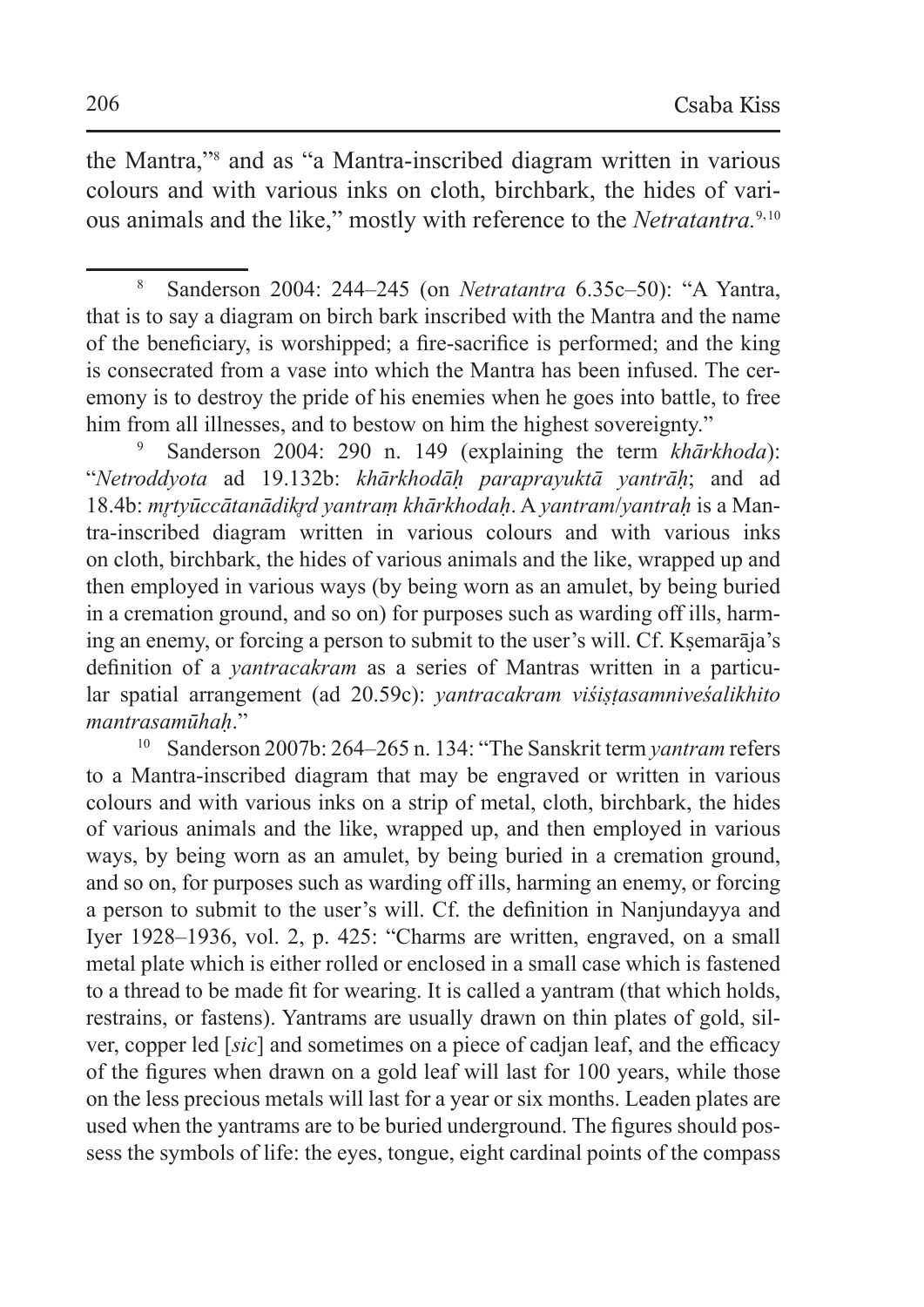Both of these more recent definitions may imply some sort of drawn patterns and are closer to the generally accepted definitions than to that of Ksemarāja.

In the following, I would like to make a small contribution to the research on *yantra*s by showing that in some early Śaiva *tantra*s the situation concerning *yantra*s seems to be somewhat different from what would be expected. The lack of drawn geometric patterns in some *yantra*s (as hinted at by Sanderson) and, what is more, the very broad semantic field of the term *yantra* in some early Śaiva *tantra*s, are unique features worth examining, primarily because they might give us a new tool to date (layers of) our texts.

### *Yantra***s in the** *Brahmayāmala*

In some chapters of the *Brahmayāmala* (BraYā), which is probably one of the earliest extant Śaiva Tantras,11 the meaning of the term *yantra* seems to be different from the widely known one, and its interpretation seems to be less than straightforward.<sup>12</sup> BraYa *paṭala* forty-five,<sup>13</sup> a long chapter on the classification and basic rituals of practitioners, *sādhaka*s,14 is slightly obscure on *yantra*s, and while it gives some details on drawing and fashioning of figurines, on mantras and rituals, it seems to be silent on geometrical patterns. It often alludes to instructions 'taught in *yantra*s' (*yantrokta*).15 This probably means that details are to be found in other relevant sections/chapters on *yantra*s, and

and the five cardinal points. When properly made and subjected to a routine of *pūjā*s by a magician (*mantravādi*)*,* it is supposed to possess occult powers. Each yantram is in honour of some particular deity, and when that deity is worshipped and the yantram is worn, the wearer's object is satisfied."

<sup>11</sup> On the BraY $\bar{a}$ , see Sanderson 1988: 672, 2009: 46 etc., Hatley 2007 and Kiss 2015 (forthcoming). The text is now dated to the seventh century, see Hatley 2007: 211–228 and Sanderson 2009: 51.

- <sup>12</sup> I address this problem cursorily in Kiss 2015: 50 (forthcoming).
- <sup>13</sup> Folios 194v to 212r.
- <sup>14</sup> See Kiss 2015 (forthcoming).
- <sup>15</sup> E.g. 45.319d, 322c, 324d, 325d, etc.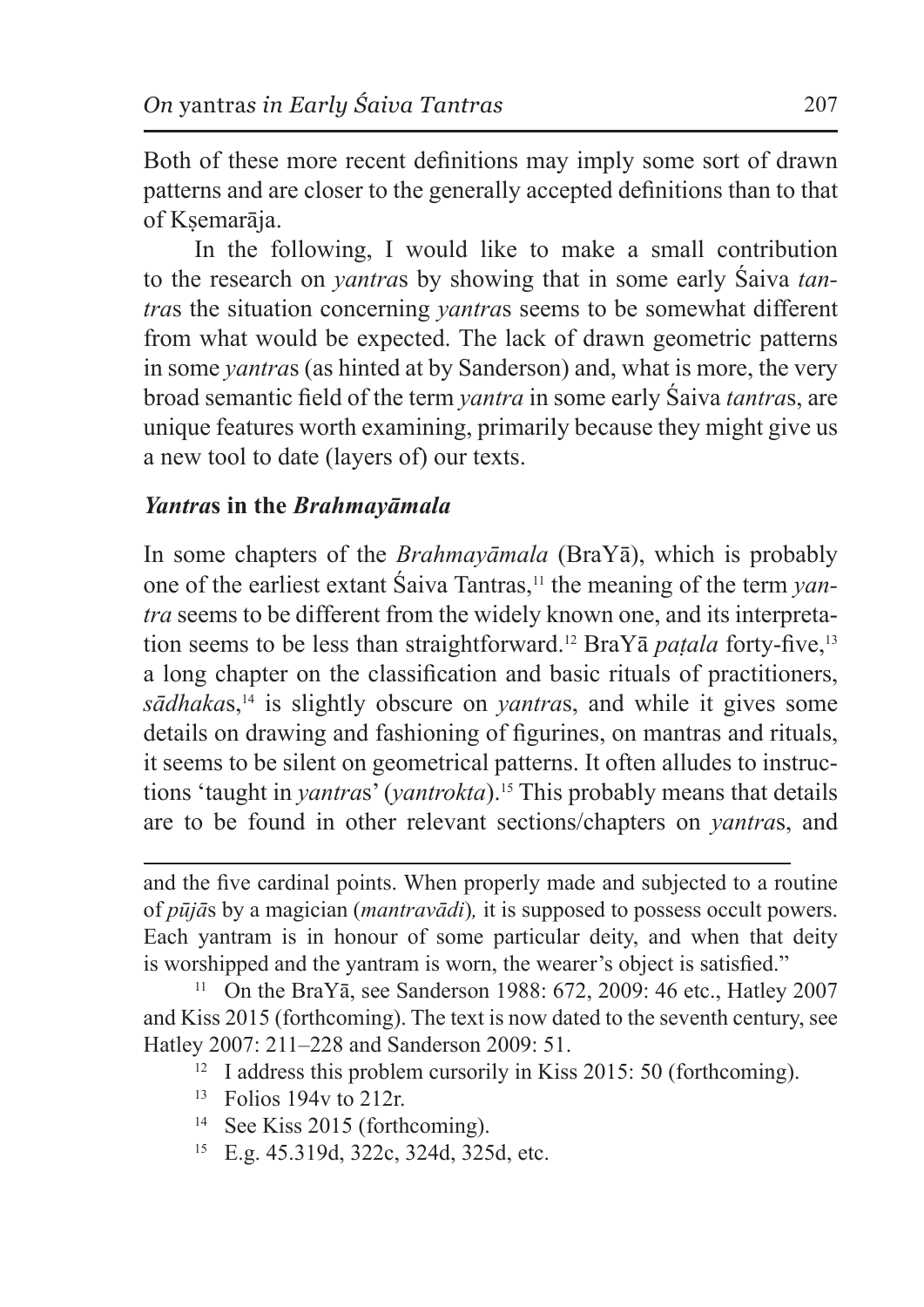may lead us to BraYā *paṭala* five,16 a major chapter on *yantra* rituals (*vantrakarman*). It is primarily the colophon of this chapter<sup>17</sup> that states that the main topic discussed here is *yantra* rituals. The first half-verse confirms this, in non-standard (*aiśa*)<sup>18</sup> Sanskrit: "Now I shall teach you the ultimate method of *yantra* rituals..." 5.2ab adds: "...[and I shall also teach you] the *vidyā*-mantras and fire-offerings [included] in *yantra* rituals, in due order."19 After this, and an inconclusive mention of the word *yantra* when visualisation (*smaraṇa*) is praised over recitation, fire-offerings,  $p\bar{u}j\bar{a}$  and *yantras*,<sup>20</sup> the text of this 140-verse-long chapter seems to avoid the term *yantra* in any sense that could be interpreted as 'a small magic diagram'. In contrast with this lack of explicit

<sup>17</sup> Colophon: *iti picumate dvādaśasāhasrake yantrakarmapañcamapaṭalaḥ.* ("Here ends the fifth chapter in the *Picumata*, the *Dvādaśasāhasraka*, called Yantra Rituals.") Note that a colophon like this, and possibly also the introductory verses, might theoretically be later than the main text of the chapter itself.

<sup>18</sup> On *aiśa*, the typical, non-standard, non-Pāninian Sanskrit of some Śaiva *tantra*s, see Törzsök 1999: xxvi ff, Goudriaan & Schoterman 1988: 44–109, Goodall 1998:lxv ff, Hatley 2007: 234–235 and Kiss 2015: 73–87 (forthcoming). I do not correct such non-standard linguistic phenomena here that may not simply be scribal errors. Note that the non-standard and obscure language of the BraYā often makes the text difficult to interpret.

<sup>19</sup> BraYā 5.1–2ab: *ataḥ paraṃ pravakṣyāmi yantrakarmavidhiḥ param / yena vijñātamātreṇa mantrī lokair na bādhyate // vidyā yantravidhāne tu homāṇi ca yathākramam.* ("Now I shall teach you the ultimate method of *yantra*-rituals, by merely knowing which the mantra master will cease to be harassed by people. [I shall also teach you] the *vidyā*-mantras and fireofferings [included] in *yantra* rituals, in due order.")

<sup>20</sup> BraYā 5.10cd–11ab: *na japeṇa na homeṇa na ca yantra na pūjayā / sarvadā smaraṇenaiva tena siddhir na saṃśayaḥ.* ("*Siddhi*s [arise] always only by visualization, no doubt, and not by recitation, fire-offerings, *yantra*s or *pūjā.*")

 $16$  Folios 38v to 42v.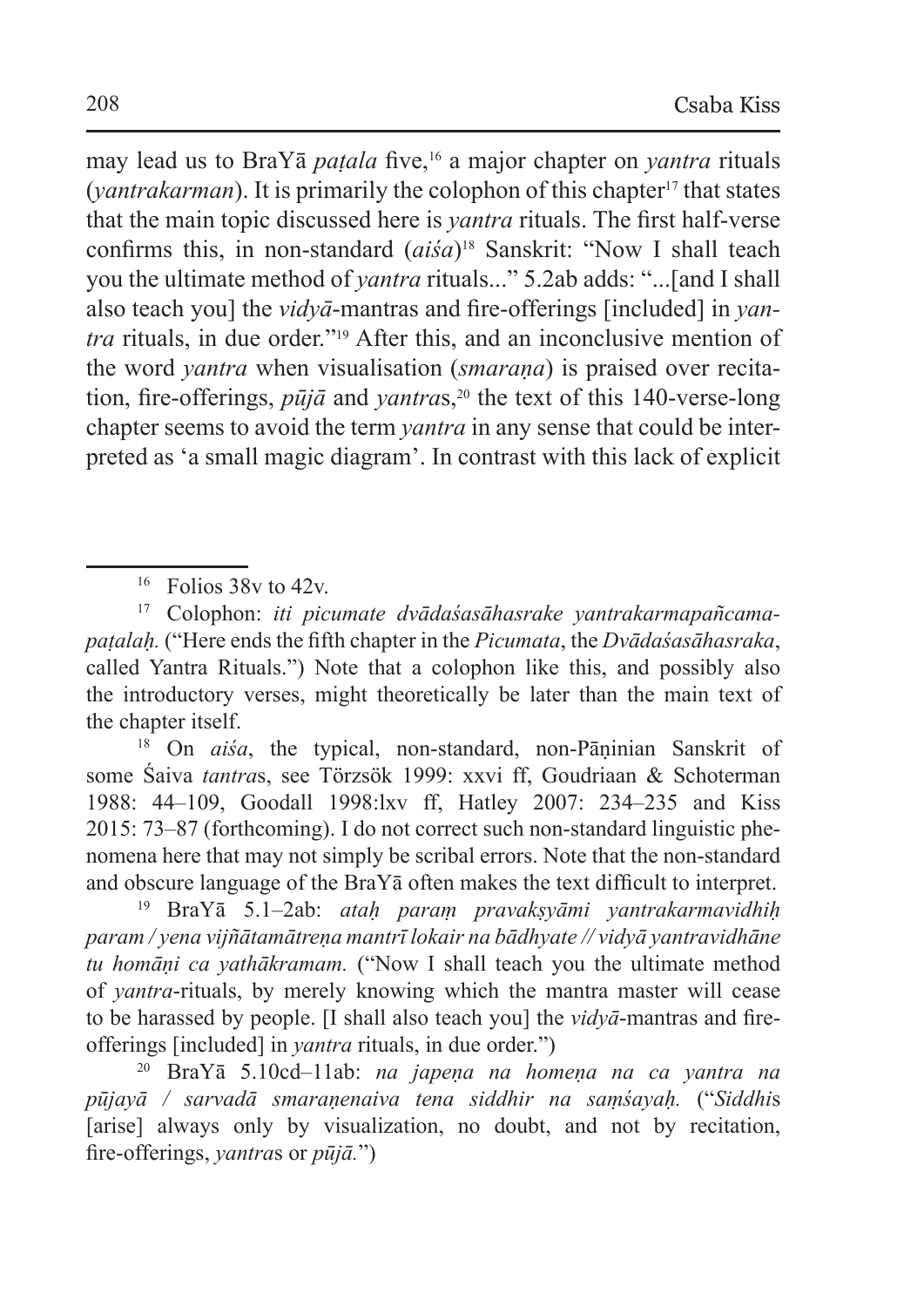mention of *yantra*s as diagrams, the text mentions devices, machines, i.e. *vantras*<sup>21</sup> that the ongoing rituals can stop or paralyse:

"He can put out a fire with a glance. Also, he can make such machines (*yantra*) as ships stop, no doubt about it. He can also incapacitate marital machinery (*saṃgrāmikāni yantrāṇi*) quickly with a glance, with his [magic] head-mark (*tilaka*) applied. The power of wind and fire machinery (*yantra*) dies by the ashes of Indra's fire [i.e. by the apllication of ashes of objects destroyed by lightning]."22

This passage is from a section (5.54–60) on *dr̥ṣṭy-apahāra* ('taking away one's sight')<sup>23</sup> and *stambhana* (paralysing), magical achievements whose chief instrument is the application of head-marks (*tilaka*) painted with ashes of people destroyed by lightning.24 One wonders whether the repeated mention of the term *yantra* here could have influenced the colophon or the introductory verses.

Further instructions for rituals of magic in chapter five of the BraY $\bar{a}$  can be summarised as follows. Verses  $5.3-8$ : some instructions on bone ornaments (*mudrā*). Only two of five are to be used

<sup>22</sup> BraYā 5.58–60ab: *agniṃ ca stambhayec caiva darśanā*[*c*] *caiva suvrate / nāvādīni ca yantrāṇi stambhayen nātra saṃśayaḥ // saṃgrāmikāni yantrāṇi-s-tathā stambhayate bhr̥ṣam // tilakena kr̥tenaiva darśanā*[*n*] *nātra saṃśayaḥ // prāṇā vāyvagniyantrāṇāṃ mr̥taḥ śakrāgnibhasmanā.*

<sup>23</sup> Cf. *Laghuśaṃvara*, end of chapter 10: *yasyicchati tasyaiva rūpaṃ karoti / vācam apaharati, śrotram apaharati, dr̥ṣṭim apaharati, ghrāṇam apaharati, jihvām apaharati / yasyecchati tasya rudhiram ākarṣayati stambhayati vā.* ("He can assume any form. He can take away one's speech, hearing, sight, sense of smell, taste. He can draw or freeze anybody's blood.")

<sup>24</sup> *vajradagdhanarasyātha bhasmaṃ gr̥hya varānane* / […] *tatas tu bhasmanā tena tilakaṃ kārayen manaḥ.* (Probably understand *kārayed ātmanaḥ.* Alternatively one could read *kāraye* '*tmanaḥ*, where the loss of the optative ending *-t/d* and an irregular *sandhi* would be instances of two very common *aiśa* linguistic phenomena.) ("Oh Varānanā, he should collect the ashes of a man struck by lightning. [...] Then he should paint a head-mark for himself with those ashes.")

<sup>21</sup> On *yantra*s as war machines see Brockington 1998: 178, 183, 407 and Raghavan 1952.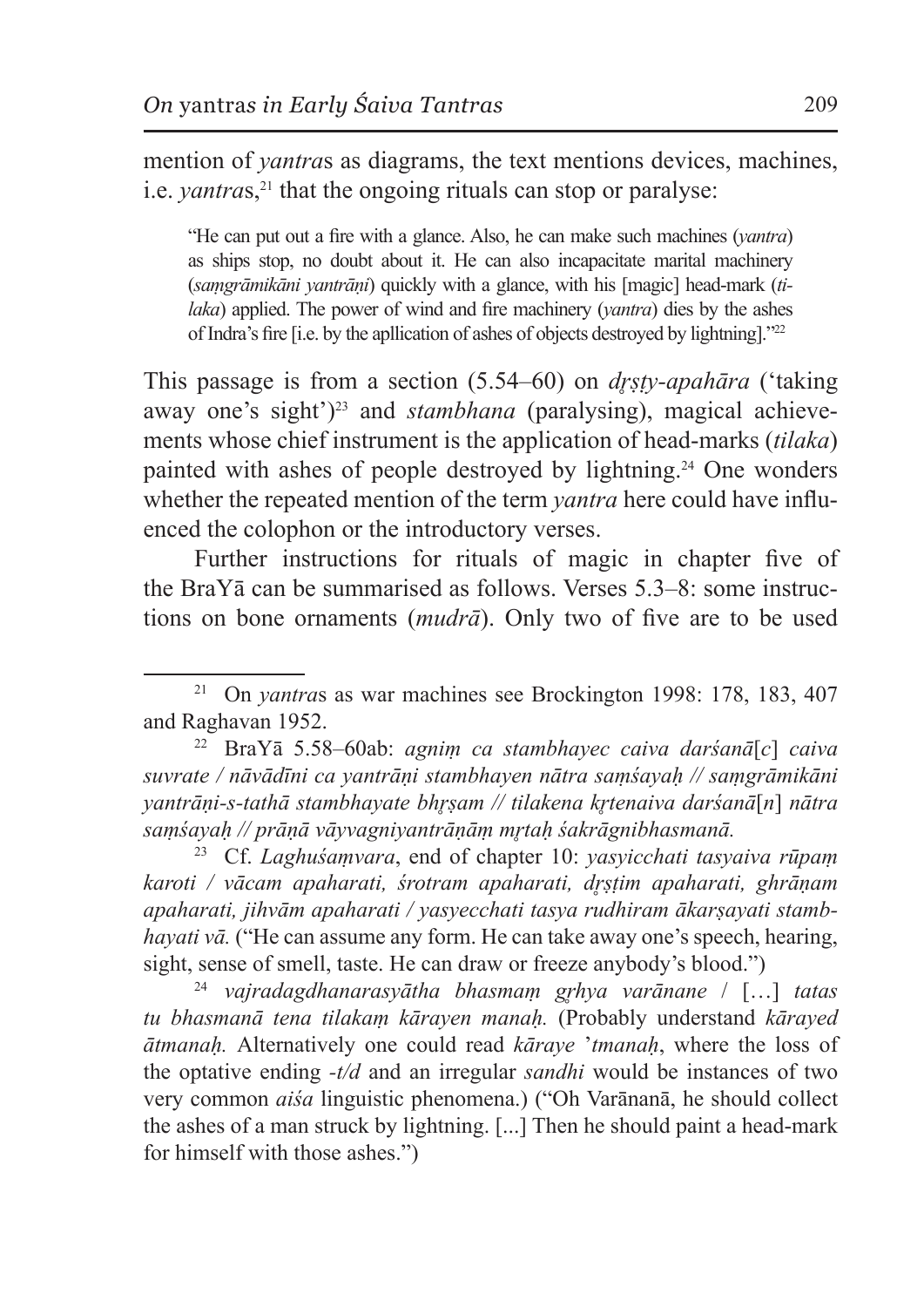here, the skull-topped staff (*khaṭvāṅga*) and the skull (*kapāla*). Verses 5.9–23ab: although subjugation is hinted at in 5.12 (*vaśaṃ kurvanti mānusam*), this section teaches a preliminary fire-offering before the practitioner can start the main rituals (*tataḥ karma samārabhet,*  5.23ab). The hairs of a jackal dipped into menstrual blood (*puṣpa*) are to be used. Substances such as rags found on the road, hairs of a corpse, and cow flesh are to be offered. A *maṇḍala* is to be constructed and the offerings are to be made with the left hand. 5.23cd–30: the description of the main magical rituals begin here. Rituals such as *ākarṣaṇa*, *vidveṣaṇa* and *uccāṭana* are touched upon, and transgressive substances such as menstrual blood are used again in these rituals, as well as skulls. Apparently, all that is needed for the success of these magical rituals is fire-offerings.25 5.29ab mentions *pratimā*s (statuettes, figures, images) to be smeared with the previously listed substances and pungent oil<sup>26</sup> in order to ruin the enemy.  $5.31-47ab$ : the main elements of the following rituals are an image/figurine (*pratikr̥ti*), probably of the target of the ritual (*sādhya*), as well as drawn geometric patterns, for the first time in this chapter except for the preliminary *maṇḍala*. 27

<sup>25</sup> BraYā 5.23cd–25ab: *niṣṭhīvanaṃ dantakāṣṭhaṃ svadehodvartanaṃ tathā / nāmnā madyāktahomena trailokyaṃ vaśam ānayet / dantadhāvanam ādāya gokīṭarudhiraṃ tathā // tenāktaṃ homamayec cailaṃ trailokyaṃ karṣayet kṣaṇāt*..*.* ("Saliva, tooth-cleaning sticks, excreta of one's own body: with fire offerings dipped in alcohol he will subjugate the three worlds. With tooth-cleaning [sticks], the blood of a cow and of worms: he should make fire offerings with cloth dipped in it [i.e. in blood]. He can attract the three worlds in a moment...")

<sup>26</sup> Resin? BraYā 5.29ab: *tīkṣṇatailena saṃmiśraṃ lepayet pratimāni tu / yatra yatra sthitaḥ kuryāc chatror uccāṭanaṃ mahat.* ("He should anoint the images with […] mixed with pungent oil. Wherever he performs this, he will cause the enemy great panic.")

<sup>27</sup> BraYā 5.31: *pratikr̥tiṃ kārayen mantrī tato lekhyaṃ tu kārayet / āgneyamaṇḍalaṃ likhya hrīṃśaktyā kauṇḍalāntake* [*kuṇḍal*-?]. ("The mantra master should make a figurine/image. Then he should start drawing. He should draw a Fire-*maṇḍala* (triangle) with the hrīṃ-*śakti* [syllable] at [...]")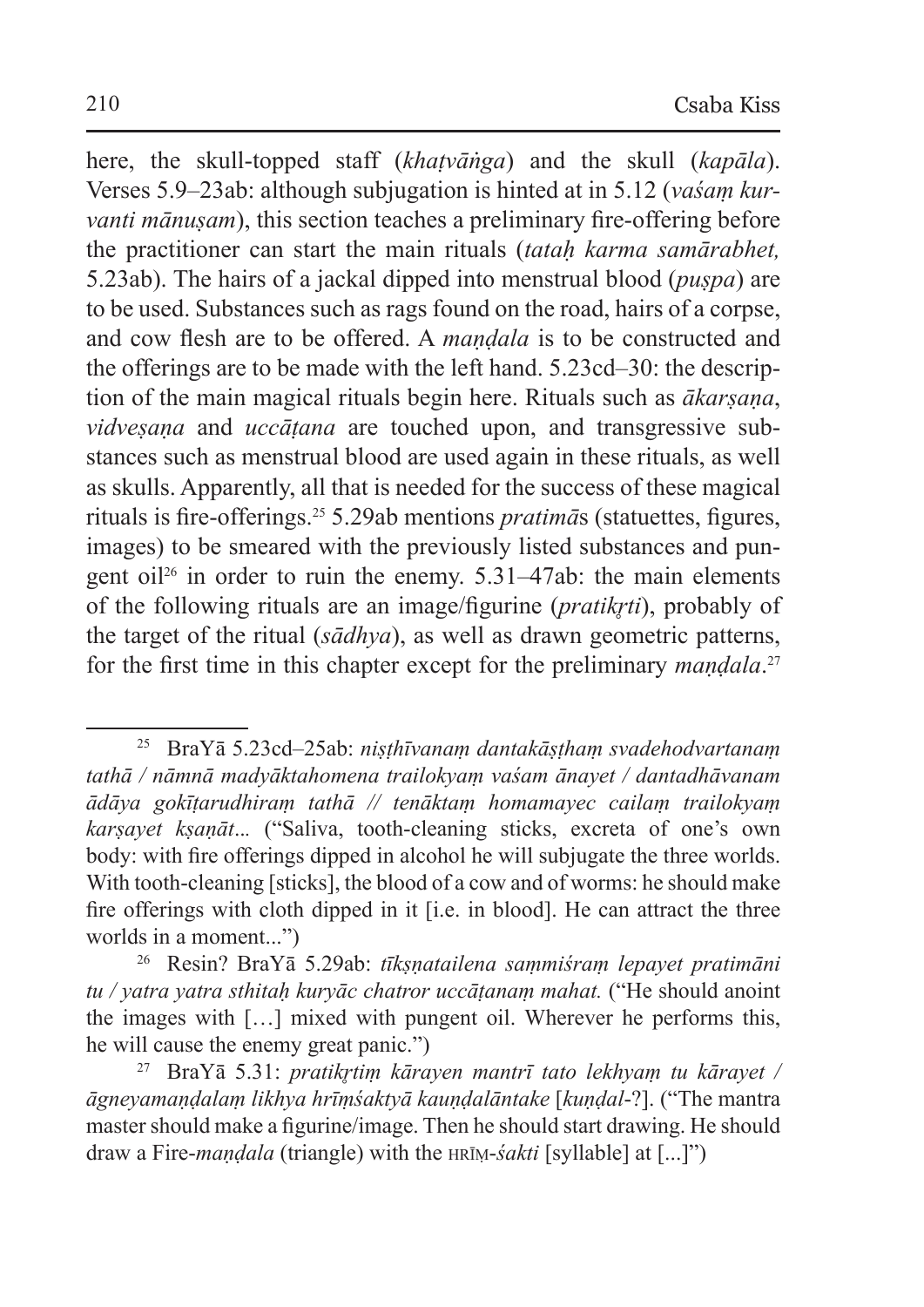*Āgneyamaṇḍala*s are mentioned here, which are probably triangles.28 The target's name is combined with the *vidyā-*mantra. The name/image of the target is to be written/drawn (on birch bark?) with mantras and the resulting object is to be placed[?] in an (earthen) vessel and fireofferings are to be performed.29 5.34–47ab give variants of this ritual. Now it is a *māhendramaṇḍala* (square), an *āgneyamaṇḍala* (triangle) and a *vāyavyamaṇḍala* (hexagon) to be drawn. The image/figurine  $(\lceil \bar{a} \rceil k r t i)$  should be worn on the chest. 5.47cd–53: the magical ritual of *adreśīkaraṇa.*30 In the cremation ground, the *sādhaka* should perform pantheon-worship (*yāga*). He should use human skulls filled with fat as lamps.31 Lampblack is to be applied to one's own eyes. This makes one invisible.32 5.54–60: in the magical ritual of *dr̥ṣṭyapahāra* (touched upon above) an ointment is to be made to paint a *tilaka* with from the ashes of a man struck by lightning. Thistakes away anyone's vision. The *sādhaka* can paralyse the wind, fire etc., and thus ships and other

<sup>28</sup> The *āgneyamaṇḍala*s, *vāyumaṇḍala*s and *māhendramaṇḍala*s utilised in this chapter are probably triangles, (`circular'?) hexagons and squares*.* Cf. Kṣemarāja's commentary ad SvT 9.62: *āgneyamaṇḍalaṃ trikoṇaṃ tadbahir vāyumaṇḍalaṃ ṣaṭkoṇaṃ vartulam*; and *Hevajrasekaprakriyā*  23: *māhendramaṇḍalaṃ caturasram.* 

<sup>29</sup> BraYā 5.32: *vidyāyā darbhitaṃ nāmaṃ hrīkārādyantagaṃ tathā / tatkr̥tau prakṣiped bhūrje tāṃ kr̥tiṃ tathā sampuṭo* [-*puṭām*?] // *sthāpayitvā śarāvābhyāṃ homāny etāni kārayet*.

<sup>&</sup>lt;sup>30</sup> Understand *adr*śyakarana ('making one invisible').

<sup>31</sup> BraYā 5.48cd-50ab: *tatrāgrato praviṣṭas tu kapāle mānuṣe-s-tathā // dvābhyāṃ tu pādau saṃsthāpya kapāle dīpakaṃ tataḥ // vasayā dāpayitvā*  [*dīp*-?] *tu kapālatritayaṃ tathā // teṣām upari vinyasya kapālādhomukhaṃ tathā*. (Tentative translation: "First, he should enter [the cremation ground], and place two human skulls on [his] feet/legs[?]. He should [place] lamp[s] in the skull[s] and[/lit by] fat. A third skull should be placed on them face down.")

<sup>32</sup> BraYā 5.53: *kapāle mānuṣe gr̥hya vasayā kajjalaṃ niśi / adreśīkaraṇaṃ siddhaṃ yāvan netreṣu tiṣṭhati*. ("At night he should collect the lampblack from the human skull together with fat. Invisibility is guaranteed while it stays on one's eyes.")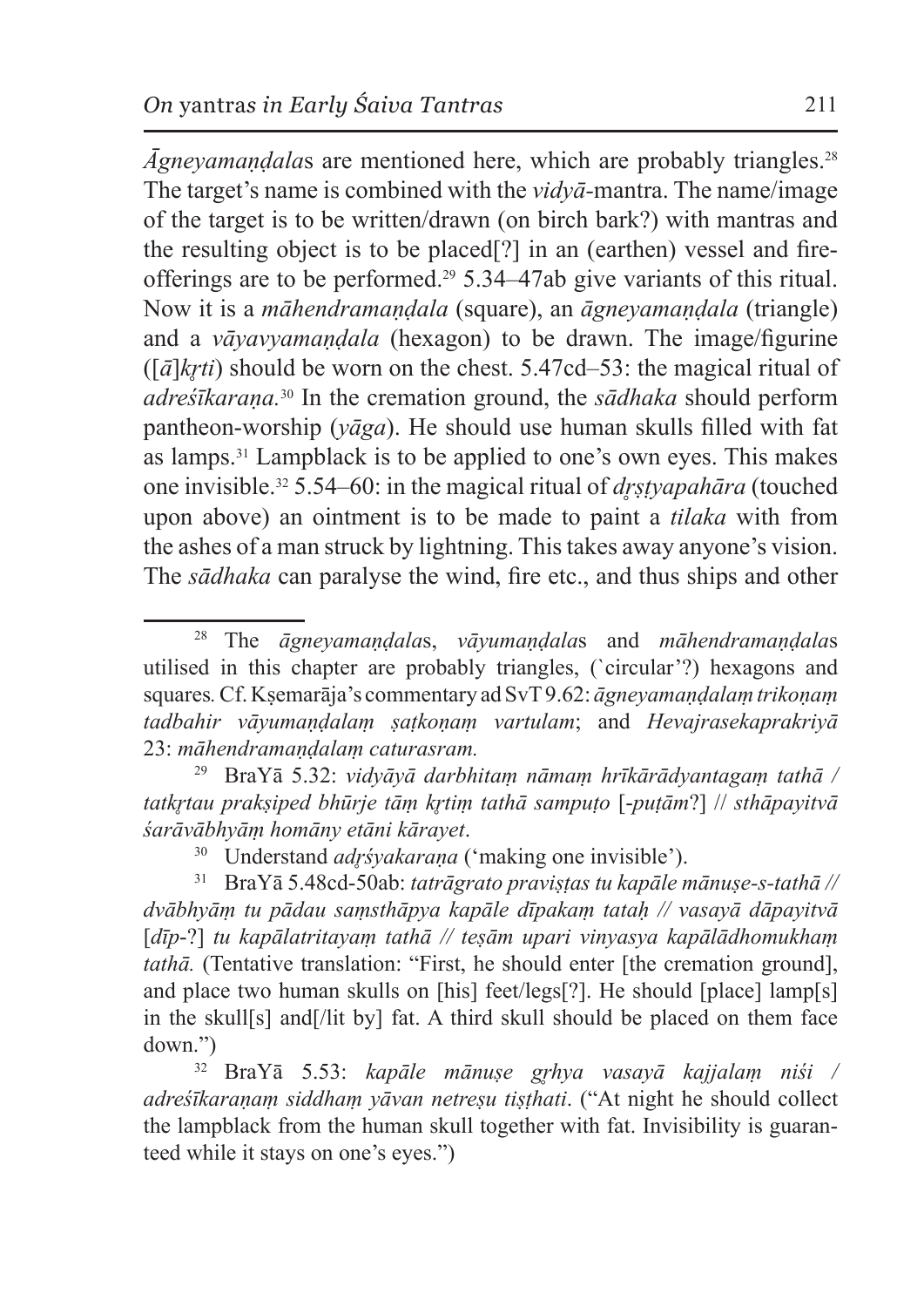machines, by a magical *tilaka* when performing the *stambhana* ritual described here. 5.61–87ab: the rags of a man struck dead by lightning used in this magical rite gives the *sādhaka* the *svacchandasiddhi*. 33 He can assume any form. The passage mentions bird feathers to anoint and worship deity images with.34 Dust from the city gate or from the target's feet is to be collected to draw an image with. The name of the city or a person is to be written down.<sup>35</sup> A powder is to be collected on birch-bark and a triangle is to be drawn into which the target's name is written.<sup>36</sup> Preparing/cooking some edible mixture and its consumption is repeatedly mentioned. 5.87ff: the figure of a man is to be drawn and mantras and the target's name are to be written on birch-bark with jackal's bile. The mantra-syllables produce the central mantra of the BraYa's cult: CANDA KĀPĀLINI SVĀHĀ. This ritual aims at the transplantation of souls (*utkrānti* and *saṃkrānti*). 5.101–140: as a continuation, this section gives instructions on how to enter others' bodies (*paradehapraveśa*) and goes on describing the *siddhi*s these rituals produce. As Hatley observes, "[a] human figure (*puruṣa*) is drawn on birch-bark (*bhūrjapatra*) using bile of the jackal, upon which

<sup>33</sup> BraYā 5.61:*mānuṣasya śarīrasthaṃ karpaṭaṃ vātha suvrate / bhasmīkr̥taṃ ca vajreṇa gr̥hītavyaṃ na saṃśayaḥ*. ("Oh Suvratā, the rags from a corpse that has been turned into ashes by lightning should be collected, no doubt.")

<sup>34</sup> BraYā 5.68ab: *krauñcasārasapakṣais tu tailābhyaktāś ca devatāḥ.*  ("The deities are anointed with the feathers of curlews and cranes."); 5.73cd*: tato devyo 'tha sampūjya krauñcasārasapakṣajaiḥ.* ("Then, having worshipped the goddesses with the feathers of curlews and cranes...")

<sup>35</sup> BraYā 5.70: *nagaradvāre rajaṃ gr̥hya sādhyasya ca pade 'pi vā / tayā pratikr̥tiṃ kr̥tvā tayā nāmaṃ vidarbhayet*; ("He should collect dust at the city gate or from the target's feet. He should draw a figure with it and join it with the name.") 5.72ab: *nagarasya tu nāmaṃ syā' sādhyanāmātha vā priye.* ("It is the name of a city or the name of the target, oh Priyā.")

<sup>36</sup> BraYā 5.78cd–79ab: *etac cūrṇaṃ tu saṃyojya bhūrje gr̥hya varānane // māhendramaṇḍalaṃ likhya tanmadhye nāmam ālikhet.* ("He should collect this powder on birch-bark, oh Varānanā. He should draw a square and write the [target's] name in its centre.")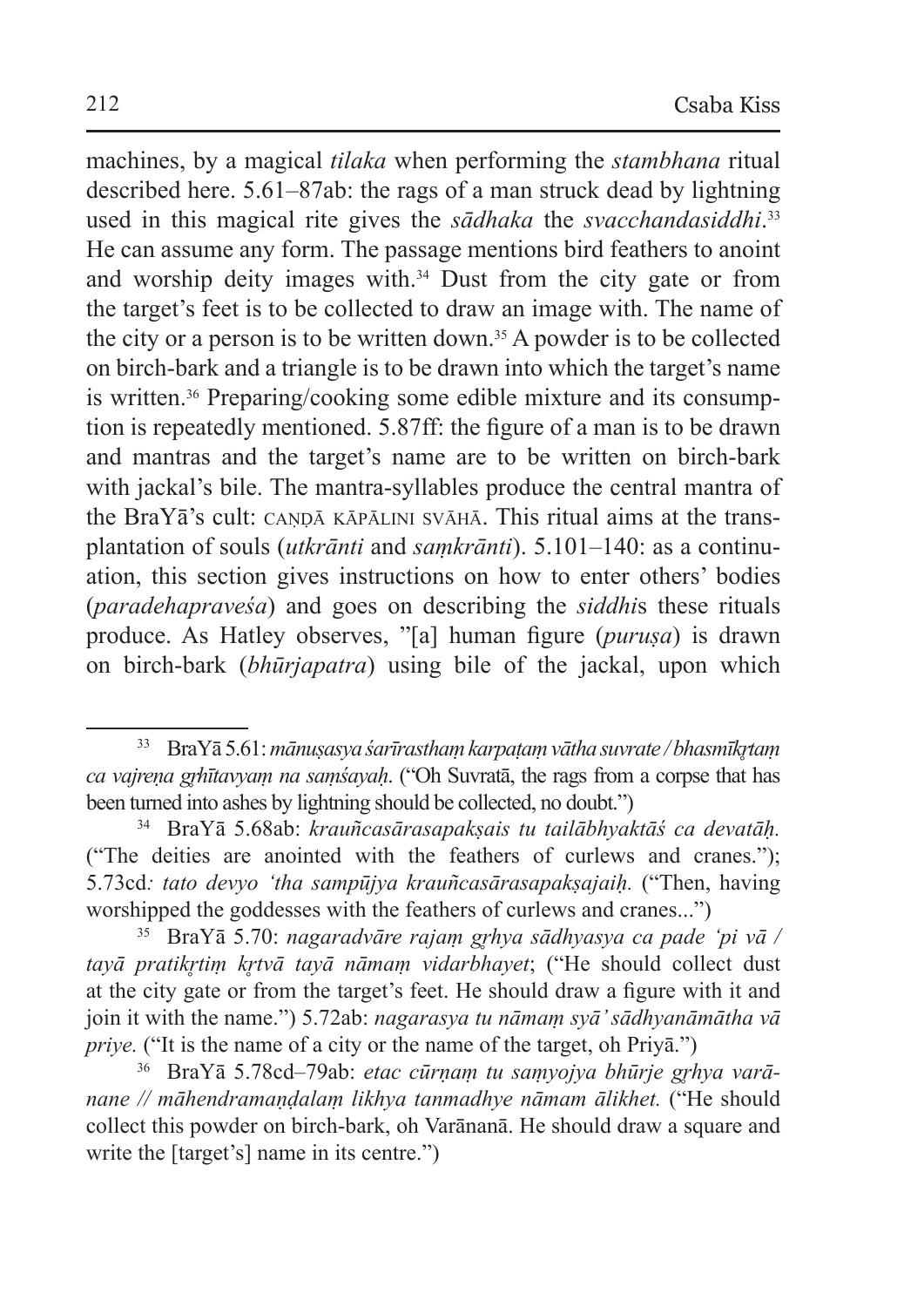mantra-syllables (*bīja*) and the syllables of the target's (*sādhya*) name are installed."37 A figurine of a jackal is also to be made out of clay.38 The hide of a jackal serves as a blanket for the *sādhaka*. 39 The image of the target is to be perfumed.<sup>40</sup>

Although some passages of chapter five of the BraYā are still difficult to interpret, some general observations can be made on the *yantra-*descriptions it gives, providing that all of them are to be taken as individual rituals. They involve fire-offerings, some involve geometric patterns, transgressive and non-transgressive substances, ashes produced in inauspicious circumstances, images/figurines of the target, as well as some materials such as birch-bark to draw the target's figure, to write the target's name and to write mantra syllables on. These rituals aim at magical powers, mainly of black magic. What many of these descriptions seem to leave out, however, is geometric linear designs. Even when there are *maṇḍala*s, i.e. squares, triangles and hexagons mentioned, they seem marginal, and they do not seem to be inseparable parts of all the *yantra*-rituals given here. For instance the *adreśīkaraṇa*  and *dr̥ṣṭyapahāra* rituals*,* as well asthe *utkrānti-*type ones and the *svacchandasiddhi* seem to be devoid of any geometric patterns. In contrast, fire-rituals and drawn figures of the target or figures (e.g. of jackals) fashioned out of clay seem to be emphasised. To sum up: geometric patterns do appear but seem to be optional in the *yantra-*rituals of BraYā chapter five. Alternatively, one could say that the appearance of the term *yantra* in this chapter has no intrinsic connection with geometrical patterns or drawing.

In harmony with the above, in BraYā 45.369–370ab, the word *yantra* seems to refer to magical rituals in general. After a list of various

<sup>&</sup>lt;sup>37</sup> See this observation by Shaman Hatley and more details on this section in the BraYā in *Tāntrikābhidhāna* 3 at entry *parakāyapraveśa*.

<sup>38</sup> *tābhir eva mr̥dābhis tu śr̥gālasyākr̥tis tathā / kārayet sādhako devi nātra kārya vicāraṇāt.* 

<sup>39</sup> *śr̥gālacarmam āvr̥tya ātmanaś ca samantataḥ.* 

<sup>40</sup> *dhūpayet pratimāṃ tena ātmānaṃ mantravigraham.*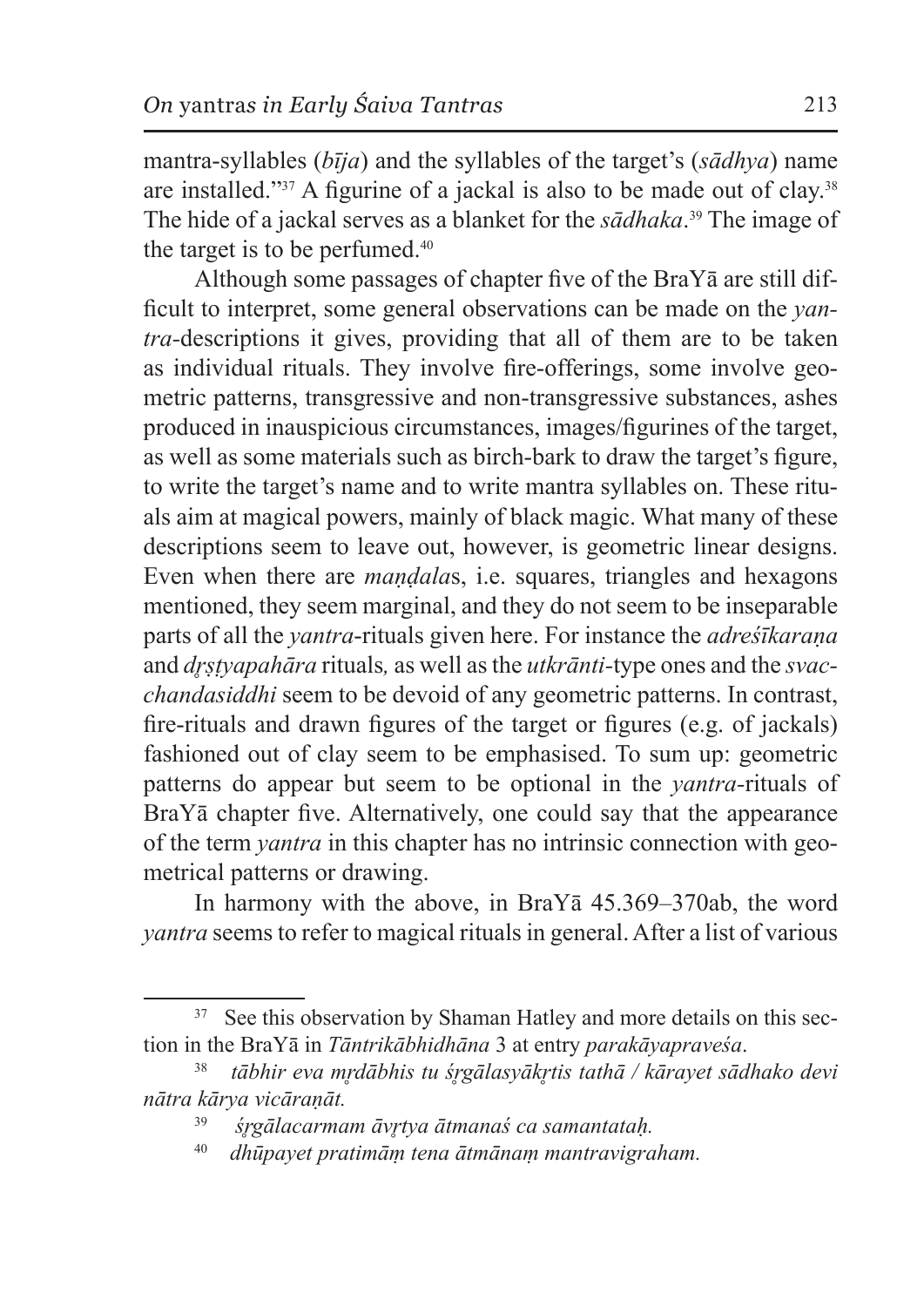*ṣaṭkarman*-type magical procedures, the text states that "these *yantra*s will definitely work.<sup>"41</sup> This may suggest that the magical procedures themselves are the *yantra*s. An even clearer indication that the term *yantra* can be used in the BraYā in a very wide sense is found in BraYā 4.803–804ab. Here various kinds of seeds are taught to be auspicious for making rosaries (*aksasūtra*)<sup>42</sup> from for various purposes: "Putranjiva Roxburghii and lotus seeds are used [for rosaries] in all *yantra*s (*sarvayantreṣu*). Both are used in various kinds of installation ritual (*vinyāsa*). They bestow all *siddhi*s. In subjugation etc. *yantra* rituals (*vaśyādiyantrakarmeṣu*), coral is praised."43 This passage suggests that rosaries can be integral parts of a *yantra,* which thus should probably carry a meaning wider than just a geometric drawing used in a ritual. Likewise, the word *yantra* is probably used as a synonym of 'magical ritual' in BraYā 4.828–830ab. Here a list of magical rituals is given (*vaśya, ākarṣaṇa, stambha*[*na*] etc.), and the text states that in these cases one should move the beads of the rosary (*karṣaṇa*) with the index-finger.<sup>44</sup> One item on this list is *jayayantra*, which then

<sup>41</sup> BraYā 45.369–370ab (all names of rituals should probably be in the nominative): *śāntikam puṣṭikam caiva mṛtyuñjayavidhis tathā* / *kopapraśamane* [em. ; *koṣaº* Cod*.*] *caiva tathā nigaḍabhañjane / yantrāny etāni sidhyante vidhinānena* [eme. ; *ºānyena* Cod*.*] *nānyathā.* For interpreting the locatives as nominatives, see the parallel BraYā 45.414cd–415: *śāntikaṃ pauṣṭikaṃ caiva mr̥tyuñjayavidhis tathā // kopaḥ prasanenaiva nigaḍabhañjanam eva ca / yantrāny etāni sidhyanti kalpayāgena mantriṇām.*

<sup>42</sup> That this section is on *akṣasūtra*s is clear from BraYā 4.793ab: *adhunā sampravakṣyāmi akṣasūtrasya lakṣaṇam.* ("Now I shall teach you the characteristics of the rosary.")

<sup>43</sup> BraYā 4.803–804ab: *putraṃjīvakapadmākṣo sarvayantreṣu yojitau / vinyāsabhedavinyastau sarvasiddhipradāyakau // vaśyādiyantrakarmeṣu prabālākhyaṃ praśasyate.*

<sup>44</sup> BraYā 4.828–830ab: *vaśyākarṣaṇapiṇḍāhve stambhe nigaḍabhañjane / śāntike puṣṭike caiva mr̥tyuñjayavidhau-s-tathā // melake jayayantre ca nijasainyasya rakṣaṇe / kopaḥ-prasamanai caiva kṣudrakarmeṣu yat subhaṃ // tarjanyāyāḥ prakartavyam akṣasūtrasya karṣaṇaṃ.*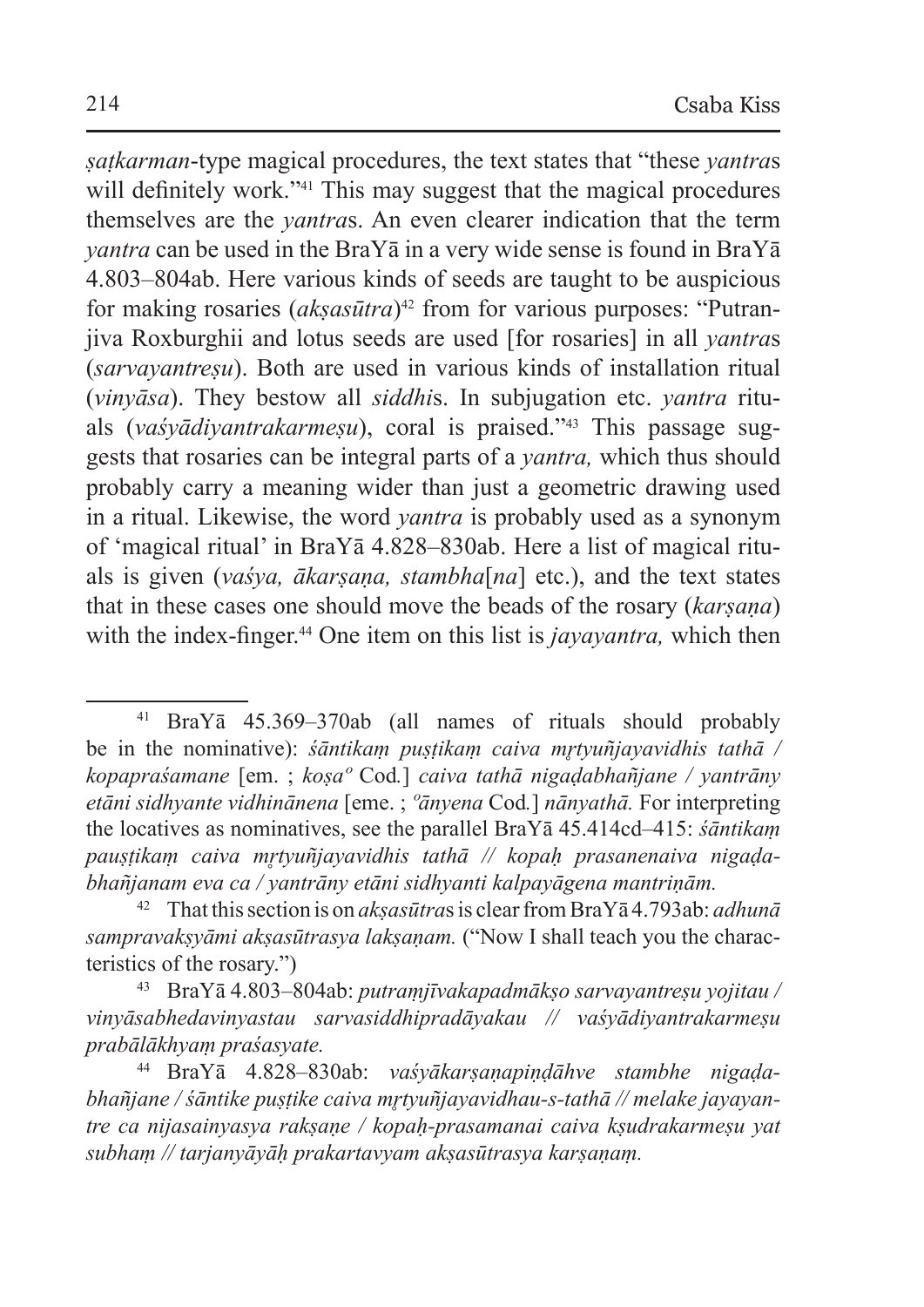does probably not designate merely a magical drawing but should be, similarly to the other items, a complex magical ritual ("magical ritual for victory"). Note that the list starts with *vaśya*, similarly to the list referred to as *vaśyādiyantrakarman*s ("*yantra* rituals beginning with subjugation") in the passage quoted above on *aksasūtras*. This confirms that the whole list in 4.828–830ab is a list of *yantra*[-ritual]s.

### **'***Yantrārūḍha***'**

The short seventh chapter of the BraY $\bar{a}^{45}$  describes the goddesses' forms when "they are mounted on *yantra*s (*yantrārūḍha*)."46 Does this contradict any claim that *yantra*s have a wider range of meaning in the early chapters of the BraYā than just small mantra-inscribed geometric diagrams?47 Should the goddesses be drawn/installed on geometric mantra-designs? The chapter in question avoids any reference to drawing. These descriptions seem to refer to visualisation, which of course does not exclude the possibility of *yantra*s having (visualized) geometric patterns. The text starts with a slightly obscure statement: *ataḥ paraṃ pravakṣyāmi svadhyānaṃ devatāni tu* / *rūpalakṣaṇakarmaṃ ca sādhakānāṃ hitāya vai.* This was probably meant to say the following: "And now I shall teach you the visualisation (*-dhyāna*) of all goddesses (*devatāni* for pl. gen.) one by one (*sva-*) as well as their forms/ colours (*rūpa*) and attributes (*lakṣaṇa*) and rituals (*karmaṃ* for *karma*) for the benefit of *sādhaka*s." The following passages are then indeed

<sup>46</sup> BraYā 7.11ab: *etā devyaḥ samākhyātā*(*ṃ*) *yantrārūḍhā*[*ḥ*] *svarūpakaiḥ / karmakāle manuṣyeṣu yojitavyās tu sādhakaiḥ.* ("This is how the Devīs are taught when mounted on *yantra*s in their natural forms. They are to be connected to people by the *sādhaka*s at the time of ritual.")

 $47$  On "early chapters of the BraY $\bar{a}$ ", see Hatley 2007: 206–211, especially 210–211: "As a working hypothesis, I would suggest that the core of the old text consists of much or most of *BraYā* I–XLIC, to which, in the next stage, material from chapters L–LXXXIII was incorporated. The final stage of redaction is probably represented by the *Uttara-* and *Uttarottaratantra*s, chapters LXXIV–CI."

 $45$  Folios 47r to 47v.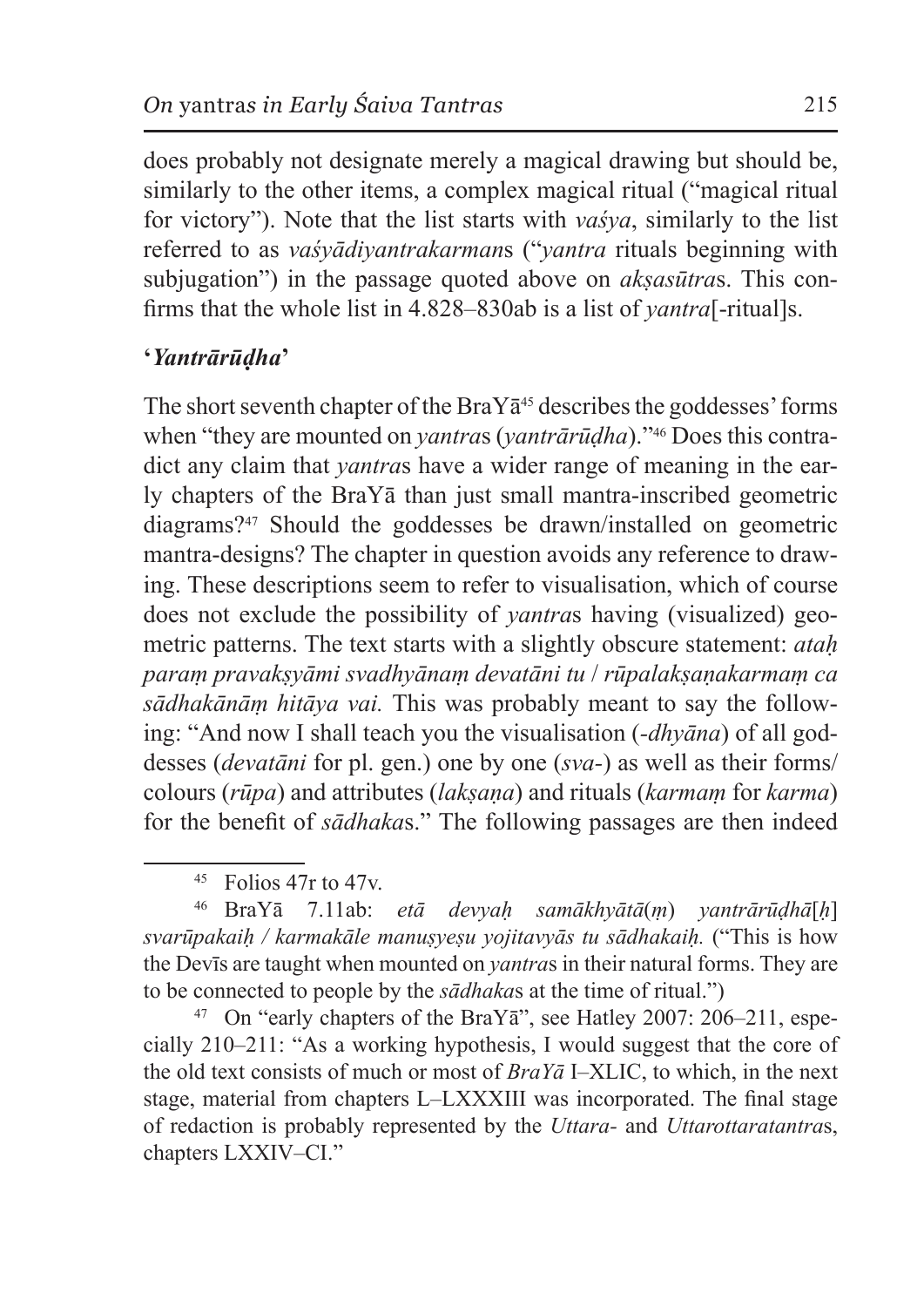about visualisation (*dhyāna*) rather than drawing.48 But in this case, how can *yantrārūḍha* be interpreted? Should the deity be visualized in/ on an actual or visualized *yantra*?

The phrase *yantrārūḍha* occurs in a number of texts. Its most wellknown occurrence is *Bhagavadgītā* (BhG) 18.61: the Lord makes all living beings move/wander (in *samsāra*) as if they were (helplessly) attached to a *vantra*.<sup>49</sup> This is interpreted by some commentators as a simile: living being are like puppets moved by a puppeteer.50 In *Kubjikāmatatantra* (KMT) 15.33, in a similar verse, the phrase that qualified the object in the BhG now qualifies the subject (*śivaḥ*... *yantrārūḍhas*): Śiva makes the whole world wander when he is on a *yantra.*51 Heilijgers-Seelen (1994: 111 n. 58) points out the similarity between the BhG and the KMT passages, and remarks that two MSS of the KMT, and the MS of the *Laghvikāmnāya,* which is probably "closer to the (oral) original of the Kubjikāmatatantra"52 reads *yantrārūḍhaṃ,* which then agrees with the object (*jagat sarvaṃ*). I propose that *yantrārūḍhaṃ* might be the 'original' reading and that the verse means: "He, Śiva, the highest Lord dwells in the hearts of all beings. Hemakes the whole world go round by his magic (*māyā*) asifpeople were (helplessly) attached toamachine/were puppets."53

<sup>48</sup> See visualization (*dhyāna*) mentioned also in e.g. BraYā 7.7cd– 7.8ab: *indīvarakarā devyā dhyātavyā*[*ḥ*] *siddhikarmaṇi // jvālāmālā*[*ḥ*] *karālinyā dhyātavyā*[*ś*] *cchedane tathā.*

<sup>49</sup> BhG 18.61: *īśvaraḥ sarvabhūtānāṃ hr̥ddeśe 'rjuna tiṣṭhati* / *bhrāmayan sarvabhūtāni yantrārūḍhāni māyayā.* Quoted in Kṣemarāja's commentary ad SvT 12.82 and Kṣemarāja's commentary ad *Netratantra* 22.25.

<sup>50</sup> E.g. Viśvanātha: *yathā sūtrasañcārādiyantram ārūḍhāni kr̥trimāṇi pāñcālikārūpāṇi sarvabhūtāni*; Baladeva: *yathā sūtradhāro dāruyantrārūḍhāni kr̥trimāṇi bhūtāni bhrāmayati tadvat.*

<sup>51</sup> KMT 15.33: *sa śivaḥ sarvasattvānāṃ hr̥disthaḥ parameśvaraḥ / bhrāmayeta jagat sarvaṃ yantrārūḍhas tu māyayā.*

<sup>&</sup>lt;sup>52</sup> Heilijgers-Seelen 1994: 6, quoting Schoterman.<br><sup>53</sup> The critical edition of the KMT "is based mainly on ten manuscripts, the oldest of which are from the first half of the  $12<sup>th</sup>$  century A.D." (Heilijgers-Seelen 1994: 4). By the  $12<sup>th</sup>$  century, when *vantras* with diagrams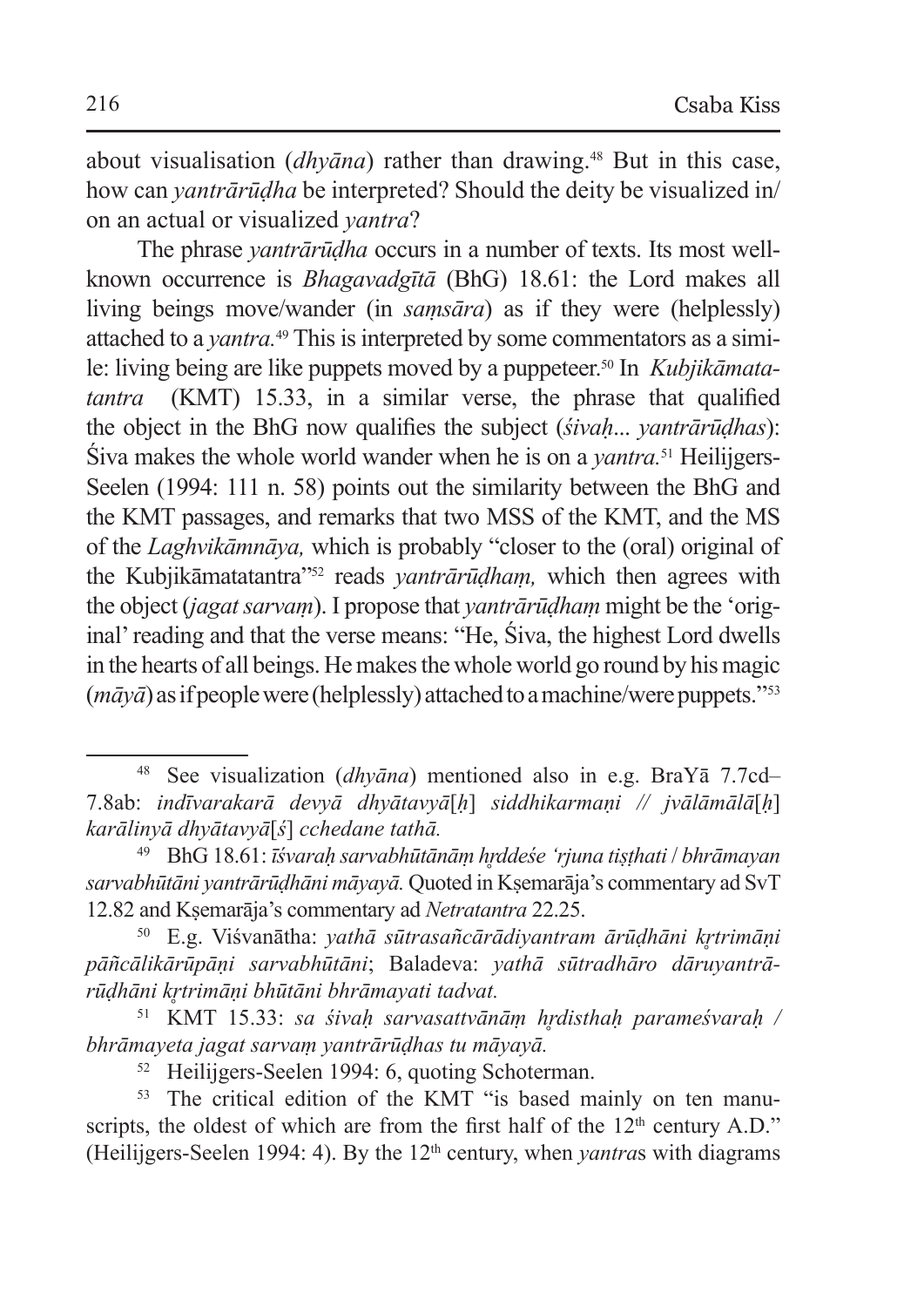The same corruption, probably brought about by the redactors'/copyists' familiarity with *yantra-*diagrams, may have entered the MSS of the *Matsyendrasaṃhitā* (MaSaṃ), a 13th-century Śaiva yoga text. In MaSaṃ 22.19, "Śiva on a *yantra*" is said to make the whole world go round by his magic until he is united with Śakti.54 This makes even less sense than the version in the KMT, and by applying an emendation of the above type (*viśvaṃ yantrārūḍhaṃ*), the verse yields perfect sense: until Śiva is united with Śakti (in a yogic sense), he will make the whole world go round by his magic as if the world were attached to a machine/were a helpless puppet. In fact, the *Yogasārasaṃgraha*, a text that contains a great number of verses that are parallel with the MaSam, has *yantrārūḍham* in the same verse.<sup>55</sup> In BraYā chapter eight, the same change from accusative to nominative may have taken place. In BraYā 8.17, a chapter on *samādhiyojana* and *yantra*s (see below), the goddesses attract humans (*karṣayanti... mānavān*) in magical rituals (*trāsane kampane...*) when mounted on *yantras*.<sup>56</sup> By emending the text, $57$  a slightly more convincing meaning emerges: the goddesses attract humans as if humans were just helpless puppets.<sup>58</sup>

were well-known parts of tantric practice, a small corruption like this could easily have creeped into the text. Compare *Lakṣmītantra* 30.57: *dhāryate bhrāmyate caiva yantrārūḍham idaṃ param / nābhikandasthitenaiva sahasrāreṇa neminā.* ("This whole world is held and moved [around as if] mounted on a machine with a thousand-spoked felly at the bulb of the navel.") <sup>54</sup> MaSam 22.19: *yāvan na saktyā saṃyogaṃ prāpnoti parameśvaraḥ* /

*tāvad bhramayate viśvaṃ yantrārūḍhas tu māyayā* (f. 40v).

<sup>55</sup> Line 4424 in the electronic version at muktabodha.org, accessed on 6 May 2014.

<sup>56</sup> BraYā 8.17: *trāsane kampane caiva bhayabhede tathaiva ca / karṣayanti mahābhāgā yantrārūḍhās tu mānavān.* ("In the Frightening, Trembling and Break of Fear [rituals], the fortunate ones attract humans when mounted on *yantra*s.")

<sup>57</sup> Emend *yantrārūḍhās* to *yantrārūḍhān,* or *yantrārūḍhāṃs,* or to *aiśa*  pl. acc. *yantrārūḍhāṃ.*

<sup>58</sup> Note also that -*st*- ligatures in the old Nepalese MS of the BraYā (such as in *yantrārūḍhās-tu*) may perhaps be interpreted as unusual -*mt*- ligatures,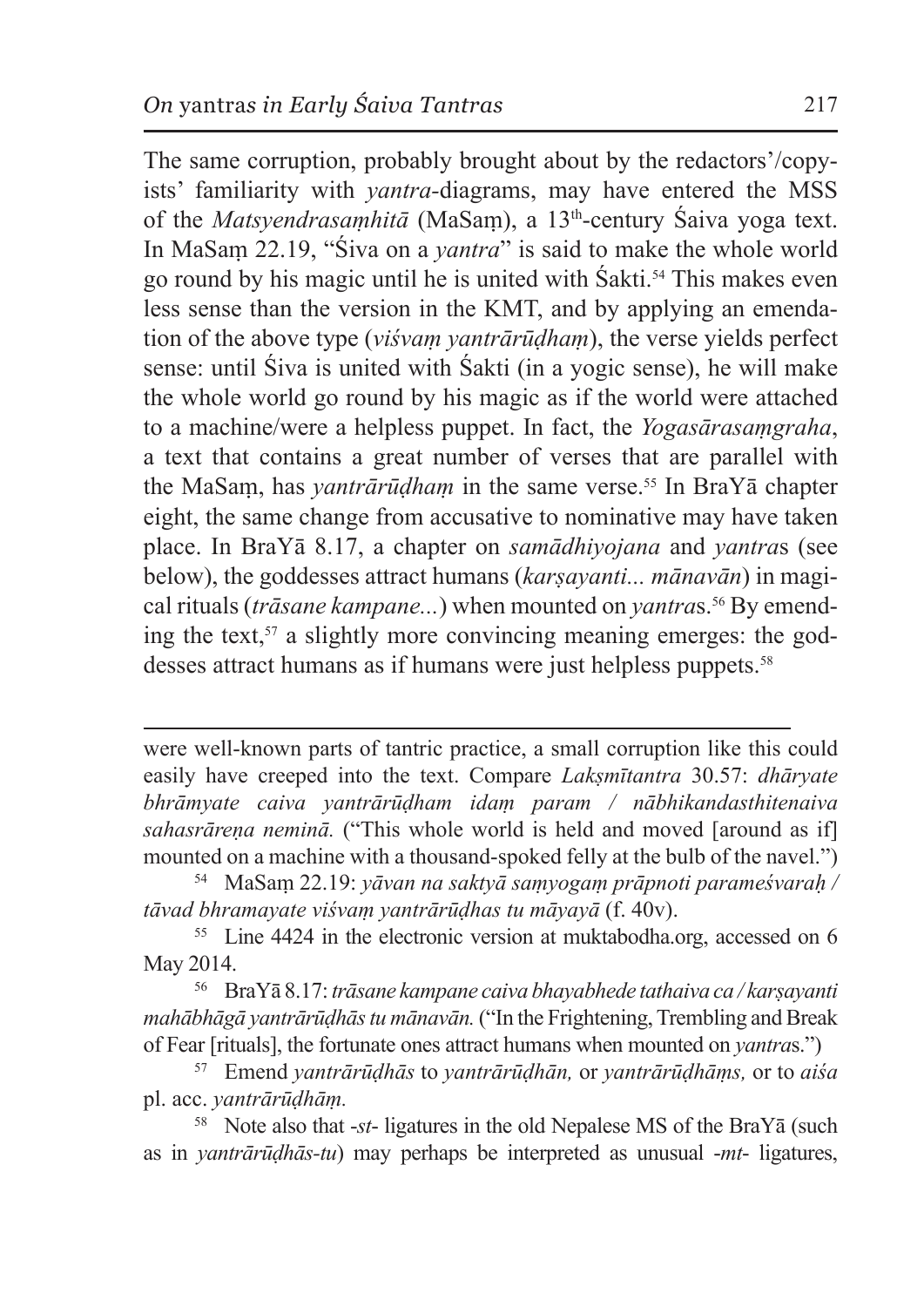Thus, some of the above occurrences of the term *yantrārūḍha* may not refer to *yantra*s as magical diagrams at all. Nevertheless, the situation in BraYā chapter eight in general, and the situation concerning the term *yantrārūḍha* in chapter seven in particular, could be different and it seems that *yantra* in chapter seven could only be interpreted correctly in the context of the closely connected chapter 8, in which phrases similar to *yantrārūḍha,* such as *yantrayukta,* occur*.* BraYā chapter 8 seems partly to be dealing with magical *yantras* (rituals?),<sup>59</sup> this time focusing on visualization, and the end of this chapter is still ambiguous: it may or may not refer to *yantras* as mantric or geometric designs.<sup>60</sup> Visualization here involves the target being imagined as being terrified and naked in the middle of a group of goddesses and his body as being pierced by flag-staffs.61 The goddesses should perhaps be visualized as arranged in patterns, $62$  and this might well be what is meant

which then supports the emendation to *yantrārūḍhām*. See more on this possibility of -*mt*- ligatures in the old Nepali MS of the BraYā in Kiss 2015: 77.

<sup>59</sup> BraYā 8.1 (f.43v): *athātaḥ sampravakṣyāmi karmasiddhividhānataḥ/ samādhiyojanaṃ caiva yantrāṇi ca pr̥thak pr̥thak.* ("Now I shall teach you the application of *samādhi* and the *yantra*s one by one, with reference to the rituals and [resulting] *siddhi*s.")

<sup>60</sup> BraYā 8.39: *dehalītalanirviṣṭā yantrārūḍhās tu yojayet / roṣaṇe karṣaṇe caiva preṣaṇe cāvalokane* [corr. *cāvalokaṇe* Cod.] / *yantrayuktā*[*ḥ*] *prasidhyanti bhairavasya vaco yathā*. ("[The goddesses] should be employed as being on the threshold, mounted on *yantra*s. In [rituals of] Anger, Attraction, Sending Away, and Glance, they succeed as attached to *yantra*s. This is Bhairava's teaching.")

<sup>61</sup> 8.24cd–25ab: *tāsāṃ madhyagatāṃ sādhyaṃ dhvajair āhatadehajam*  [-*kam*?] *// udvignaṃ nagnam udbhrāntaṃ calamānaṃ vicintayet*. ("He should visualize the target as being in the centre of [the circle of] them, his body as pierced by flag-staffs, frightened, naked, agitated, trembling.")

<sup>62</sup> BraYā 32cd–34ab: *dhvāṅkṣarūpyāṃ nyased devyo avadhūtatanusthitaḥ // āgneye nairite caiva pavane īśagocare / sādhyamadhyagataṃ caiva vidiśāṃ kiṅkarī nyaset // tatrārūḍhā*[*ḥ*] *smared devyo dūtyas caiva mahādhipe.*  ("He should install the goddesses as having crow-forms, while his body is covered with the mantras of Avadhūtā. At the SE, SW, NW, and NE intermediate points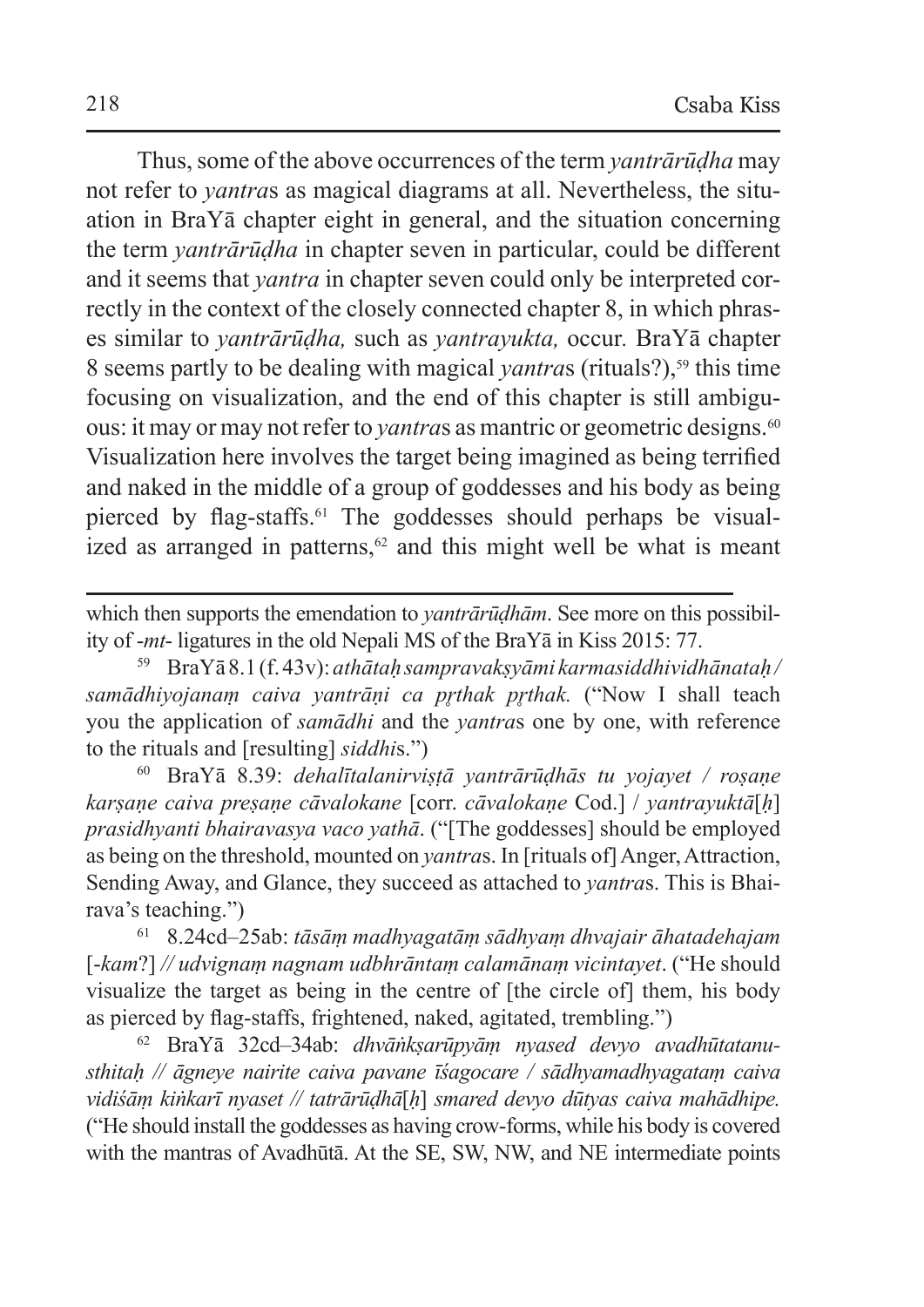by *yantra* in this chapter, and *yantrayuktā* in 8.39c may simply mean something along the line of 'arranged in *yantra*-patterns,' although evidence is weak in this case.

Before switching from the BraYā's *yantra*s to other texts, the following may be added. That *yantra*s in the BraYā are complex rituals rather than mantra-inscribed geometric designs are also hinted at in BraYā 20.22 in the context of regulations for fire-pits (*kuṇḍa*). In some magical rituals including the *jayayantra*, a pentagonal firepit is prescribed.<sup>63</sup> This suggests that fire-offerings are integral parts of a *yantra*, and that a *yantra* should be the magical process itself. In contrast with this, in BraYā 51 ('*yantrādhikāra*'), which probably belongs to a slightly later textual layer than the first half of the text (the first '*ṣaṭka*'),64 *yantra*s emerge as technical terms for drawn diagrams<sup>65</sup> with mantras and geometric designs, in the fashion that is seen in later *tantras*.<sup>66</sup> Chapter 68 lists inks, materials and pens which can

of the compass, he should install the Kiṅkarīs as being in the target[?]. He should visualize the goddesses and the Dūtīs, oh Mahādhipā, as mounted there.")

<sup>63</sup> BraYā 20.22 (f. 97v): *bhāgyasambhavike caiva nijasainyasya rakṣaṇe* / *pañcakoṇaṃ samākhyātaṃ jayayantre tathaiva ca*. ("In the Luckproducing [ritual], in the Protecion of One's Own Army, as well as in the Victory Yantra, the pentagonal fire-pit is recommended.")

<sup>64</sup> BraYā 51.6 (f. 219r): *ṣaṭke tu prathamaṃ* [-*e*?] *deva khyātaṃ karmasahasrakaṃ / khecarīṇāñ ca sarvvāsā bhūcarīṇāñ ca sādhanaṃ.* ("Oh God, in the first Ṣaṭka, a thousand rituals have been taught, as well as the mastery over all the Khecarīs and Bhūcarīs.") See also n. 47.

<sup>65</sup> BraYā 51.17cd–18 (f. 219v): *śmasānakarppaṭe bhūrjje likhed yantraṃ yathā śr̥ṇu / varggātītaṃ caturthena yuktaṃ tejavyavasthitaḥ / tena saṃpuṭitaṃ nāmaṃ niyojyan tu dalāṣṭake.* ("He should draw/write the *yantra* on rags from the cremation ground or birch-bark. Listen how it should be done. [The syllable] beyond the classes of the alphabet [KSA, see Ksemarāja's commentary ad SvT 2.52] should be joined with the fourth [letter, ī] on the fire[ syllable, RA] [i.e. KSRIM]. He should enclose the [target's] name between [two of] this [syllable] on an eight-petalled [lotus].")

<sup>66</sup> See also BraYā 102.30ab (f. 358r): *likhitaṃ tiṣṭhate yantra gr̥he deśe mahātmane.* ("*Yantra*s are drawn in homes and in [outdoor?] places, oh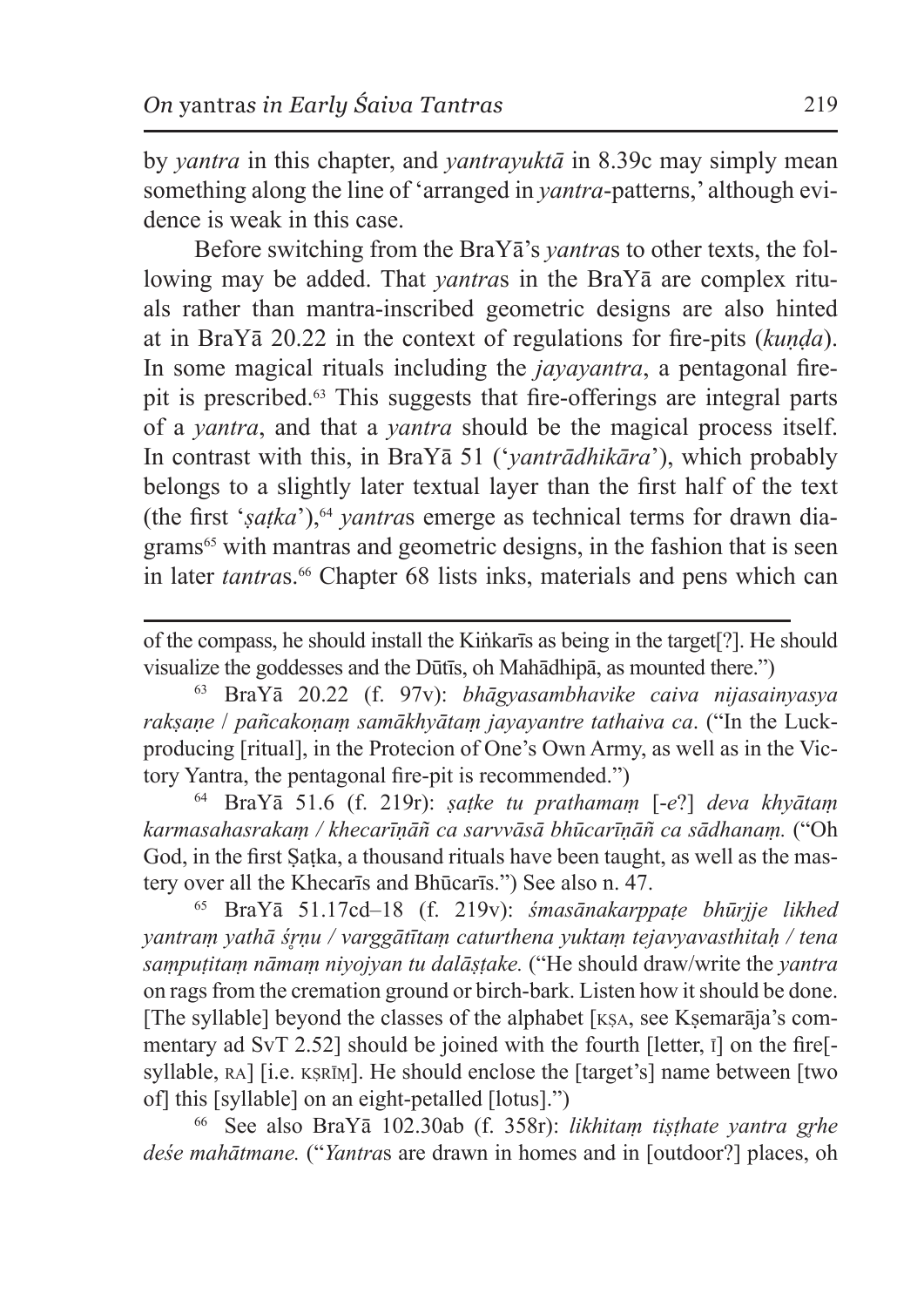be used for *yantra*s, and this can be in harmony with any *yantra*teachings in the better-known sense of the word. These signs may confirm that the BraYā is a multi-layered text with chapters from different periods of time.

#### *Yantra* **in the** *Pāśupatasūtra*

Occurences of the term *yantra* in Śaiva texts that are probably earlier than the BraYa include the Atimargic<sup>67</sup> *Pasupatasūtra* (PS) 4.9:<sup>68</sup> *asanmāno hi yantrāṇāṃ sarveṣām uttamaḥ smr̥taḥ.* If the alternative reading in the *sūtrapāṭha* (*jantūnāṃ* for *yantrāṇāṃ*)69 is ignored, as it is in Kaundinya's commentary, the line can be interpreted thus: "For dishonour<sup>70</sup> is taught to be the best of *vantras*." Kaundinya comments: "*Yantra*s are [rituals] such as *agniṣṭoma*, [observances] such as a month's fast. They bring purity and prosperity to the householder and others."<sup>71</sup> Kaundinya adds that *yantras* are called thus because they are either *karman*s (rituals) and such (*yantraṃ karmādayaḥ,* the reading of the edition)<sup>72</sup> or because they are 'restrictions' (*yantram maryādā*, Minoru Hara's emendation in Hara 1966: 357).<sup>73</sup> The latter

Mahātmanā." [Note the *aiśa* stem form *yantra* and the vocative *mahātmane.*]) <sup>67</sup> See n. 3.

 $68$  Or 4.7, see Bisschop 2006.

<sup>69</sup> See Bisschop 2006.

<sup>70</sup> The Pāśupatas were required to fake madness and thus receive abuse from ordinary people. "By this means the Pāśupata provoked an exchange in which his demerits passed to his detractors and their merits to him." (Sanderson 1988: 665.)

<sup>71</sup> *Pāśupatasūtra* p. 100: *yantrāṇi agniṣṭomādīni māsopavāsādīni ca gr̥hasthādīnāṃ śuddhivr̥ddhikarāṇi.*

<sup>72</sup> *Pāśupatasūtra* p. 100.

<sup>73</sup> 'Restriction' is Hara's translation, Hara 1966: 357 n. 1. Note also *Atharvaveda* 6.81, which mentions *yantr̥, maryāda,* and probably an amulet/ring/bracelet: *yantā́si yáchase hástāv ápa rákṣāṃsi sedhasi / prajā́ṃ dhánaṃ ca gr̥hṇānáḥ parihastó abhūd ayám // párihasta ví dhāraya yóniṃ gárbhāya dhā́tave / máryāde putrám ā́ dhehi táṃ tvám ā́ gamayāgame // yáṃ*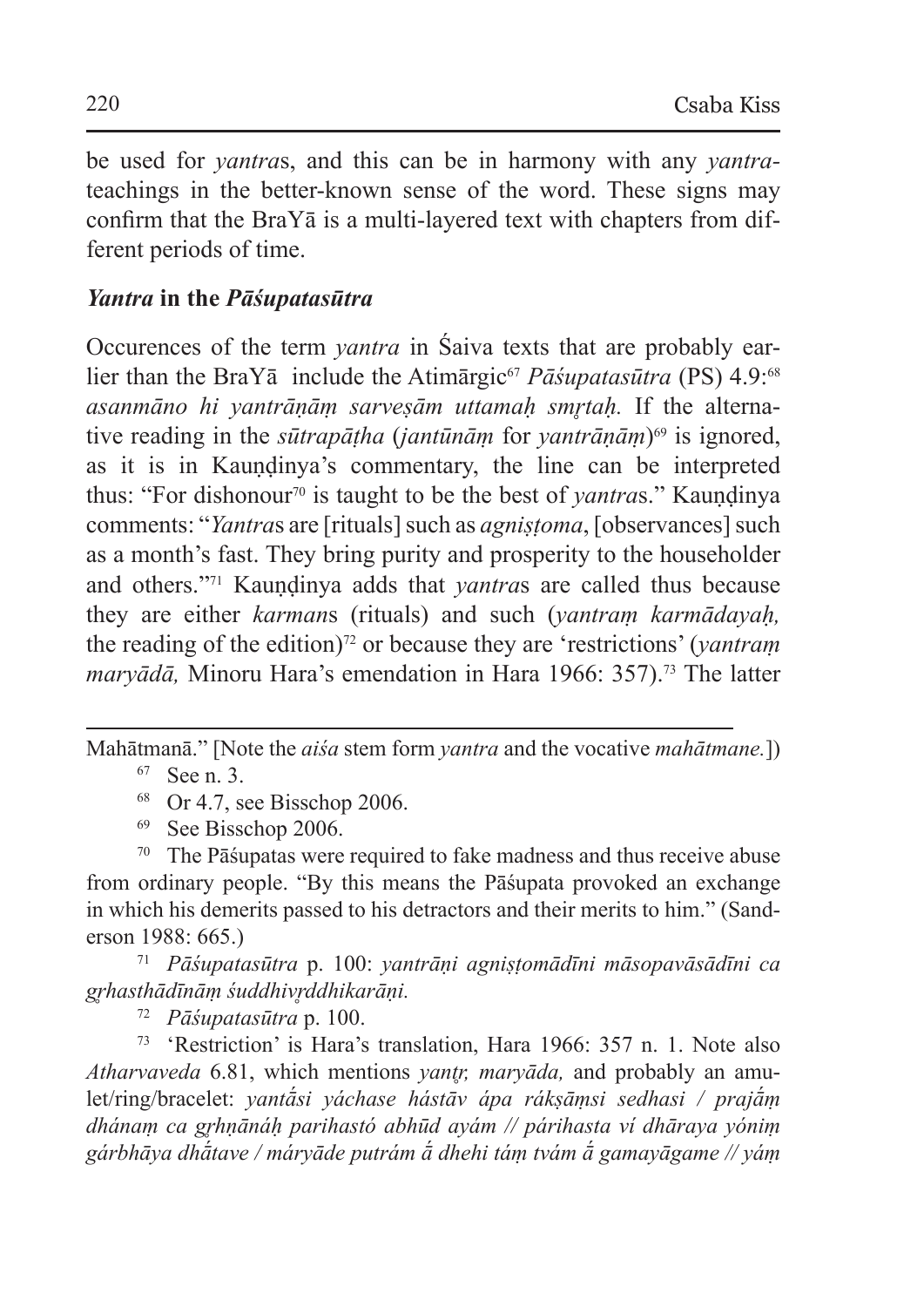is supported by Kaundinya's next remark: "Since lay persons are without *yantra*s, they have no limits/restrictions (*amaryādāvasthāḥ*): that is why [the text says] *yantra*s."74 What is relevant for us now is that *yantra*s in the PS are probably rituals, observances, restrictions or rules that are auspicious for the practitioner, and they are far from being simple diagrams. This might mark a very early phase of the history of the term *yantra.* In the PS, the term might have originally been connected with transgressiveness: it hints at fake madness and dishonour.75

# **Other Śaiva texts**

In the *Niśvāsatattvasamhitā*  $(5-6<sup>th</sup>$  century),<sup>76</sup> arguably the earliest extant Śaiva *tantra*, <sup>77</sup> and in the *Siddhayogeśvarīmata* and the *Mālinīvijayottaratantra*, the term *yantra* is rarely used and the contexts in which it is used seem inconclusive. In the *Svacchandatantra* (SvT)*,*  magical procedures that resemble the *yantra*-rituals of both the BraYā and of later texts appear, but the term *yantra* is used only when

*parihastám ábibhar áditiḥ putrakāmyā́ / tváṣṭā tám asyā ā́ badhnād yáthā putráṃ jánād*. ("Thou art a grasper [*yantā*]*,* holding fast both hands: drivest fiends away. A holder both of progeny and riches hath this Ring [*parihasto*] become. / Prepare accordantly, O Ring [*parihasta*], the mother for the infant's birth. On the right way bring forth the boy. Make him come hither. I am here. The Amulet [*parihastam*] which Aditi wore when desirous of a son, Tvashtar hath bound upon this dame and said, Be mother of a boy." transl. by Ralph T.H. Griffith.)

<sup>74</sup> *Pāśupatasūtra* p. 100: *yasmād ayantrā laukikā amaryādāvasthā bhavantīty ato yantrāṇi.*

 $75$  It is also worth mentioning that Kaundinya's commentary uses a similar term, *yantraṇa,* in the sense of 'intentness, mindfulness, discipline, withdrawal of the senses'. See Minoru Hara's translation of Kaundinya's commentary ad PS 3.12 and 5.21 (Hara 1966).

- <sup>76</sup> See Goodall 2007 and 2015: 32 (forthcoming).
- <sup>77</sup> See Goodall 2015: 13 (forthcoming).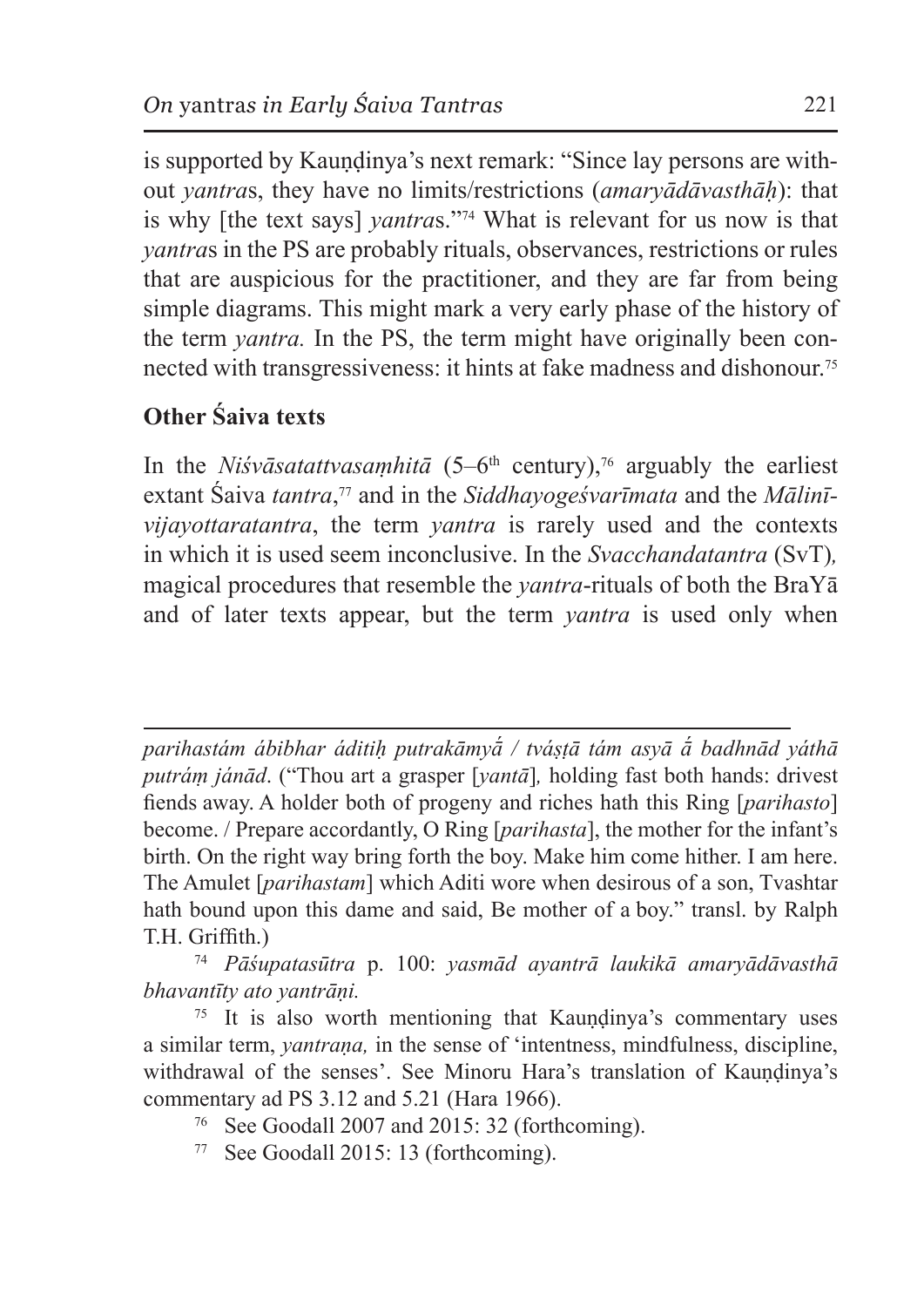referring to devices or machines, e.g. *ikṣuyantra* (sugar-mill, 10.52d)78 and *ghatayantra* (water-mill, 11.82d).<sup>79</sup> Ksemarāja in his commentary on the SvT applies the term *yantra* when referring to magical practices in the SvT with or without geometric patterns. One instance where he does label that did not necessarily involve drawings originally as *yantra*s is SvT 9.62–64ab:

*evaṃ parivārasthabhairavāṣṭakādyantasthakapālīśavidyārājāśrayeṇa rakṣāvidhānena mr̥tyujayam uktvā, prasaṅgāt karmāntarasiddhim api yantrakrameṇādiśati devaḥ /*

*śikhyāhvena tu deveśi sādhyanāma vidarbhayet / analārṇam adhaś cordhve sādhyārṇeṣu niyojayet* //SvT 9.62//

[Translation:] Having thus taught the Mrtyujaya [ritual] in the form of a protection ritual involving Kapālīša, the king of *vidyās* [i.e. the Navātman mantra],  $80$ who dwells among the eight Bhairavas and their retinues etc., the God incidentally teaches themagical powers of yet another ritual through a *yantra* procedure: O Deveśi, he should tie together [in writing] the target's name with the [mantra] called Śikhin. He should bind the syllable of Fire [ra] underneath and above the syllables of the target['s name] //SvT 9.62//

*śikhyāhvena śikhivāhanamantreṇa pūrvoktena / vidarbhayed iti 'abhidheyaṃ bhavet pūrvaṃ tato mantraḥ sakr̥d bhavet' iti śāstrāntaroktasthityānuvinya stamantraṃ kuryāt, analārṇaṃ rephaḥ, tad ekaikatra sādhyanāmākṣaraṃ ūrdhvādho niyojayet / itthaṃ vidarbhitam etad āgneyamaṇḍalāntastha-vāyumaṇḍalasaṃsthitaṃ kuryāt, āgneyamaṇḍalaṃ trikoṇaṃ tadbahir vāyumaṇḍalaṃ ṣaṭkoṇaṃ vartulam. //9.62// etac ca yasya likhyate:*

*tasya vai jāyate dāhaḥ...*

[Translation:] By "called Śikhin" the aforementioned Śikhivāhana mantra<sup>81</sup> is meant. "tie together": following the instructions of another

<sup>78</sup> It is actually a machine to torment people in hell, as Kṣemarāja explains: *yatra ikṣuvaj janāḥ pīḍyante.*

<sup>79</sup> *ghaṭayantram araghaṭṭaḥ*, as Kṣemarāja explains.

<sup>80</sup> Kṣemarāja ad SvT 9.53: *vidyārājaṃ navātmamantram.*

<sup>81</sup> Probably hrūṃ. See SvT 1.77: *sānto bindur adho hy agniḥ ṣaṣṭhayuktas tu kīrtītaḥ / śikhivāhanasaṃjñas tu jñātavyo 'sau varānane*.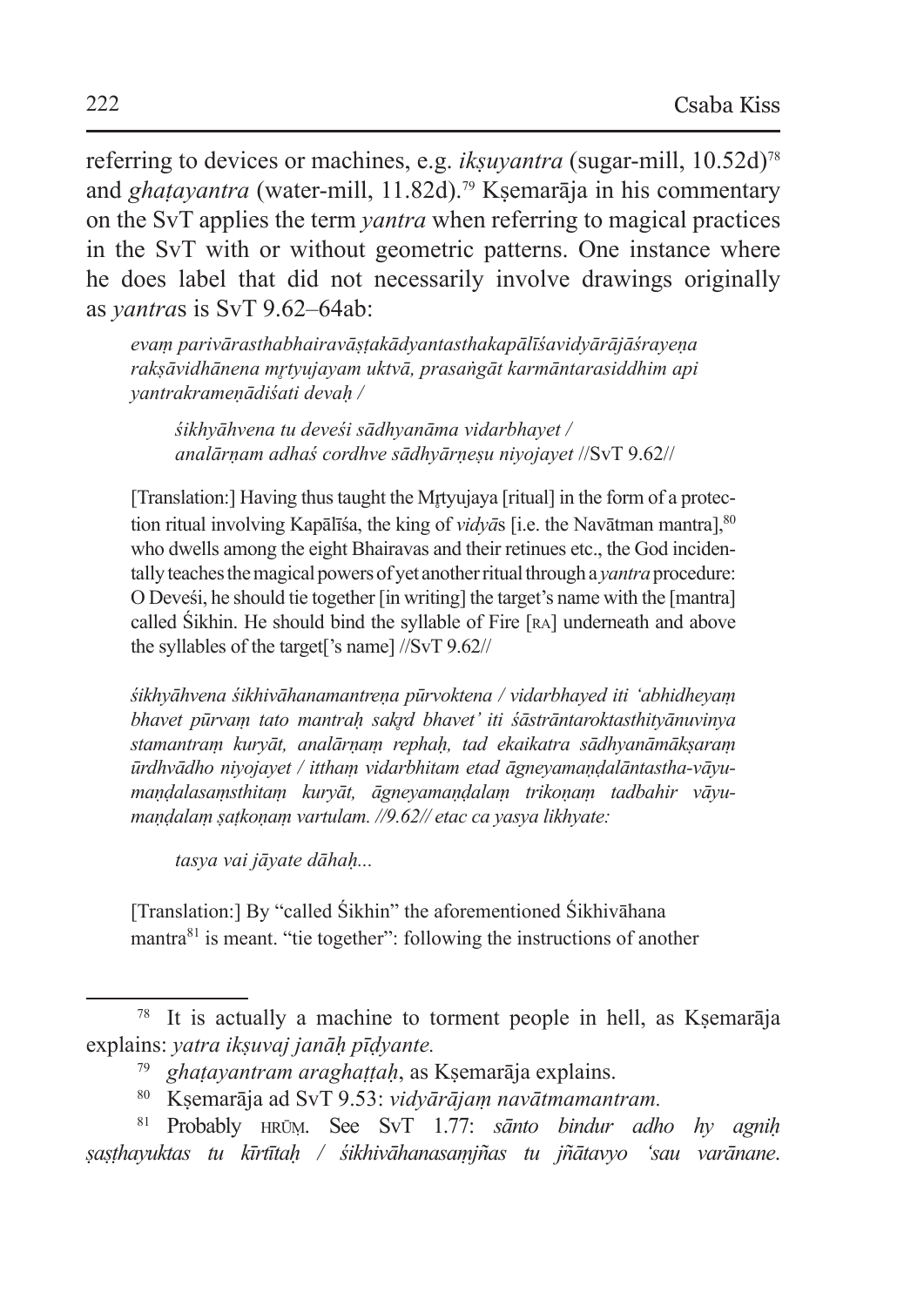*śāstra* on the position [of the mantras], which says that "the name is first, then the mantra should come immediately", he should install the mantra after [the target's name]. The "syllable of Fire" is ra. He should bind that [RA] above and under each syllable of the target's name. Being tied together thus, [the target's name] should be placed in a Wind-*maṇḍala* that is inside a Fire-*maṇḍala*. The Fire-*maṇḍala* is a triangle, the Wind-*maṇḍala*  outside it is a circular[?] hexagon //9.62// [He] for whom it is written...

He will catch fire...

*vāyvādhmātāgnidīpitatvād agnivarṇamadhyagatākṣaratvāt śikhivāhanavidarbhitatvāc ca // kiṃ śikhivāhanavidarbhitamātram eva nāmāgneyamaṇḍalāntaḥ kriyate / na tanmātram eva kiṃ tu* 

*…phaṭkārādyantarodhitam /* 

[Translation:] Because he will be consumed by fire fed by the wind, and because of the syllables [of the target's name] being enclosed by fire-syllables, and because they are joined with the Śikhivāhana mantra. Should the name be joined merely with the Śikhivāhana inside the Fire*maṇḍala*? Not only [with that], but

[his name should be] locked within [two] PHAT-syllables.

*phaṭkārāntaśikhivāhanabījavidarbhitam iti vyākhyānam asat, tathā vākyārthasyābhāvāt // etallekhanānantaraṃ ca mantranāthaṃ pūjayitvā, etaccakramadhyagatam eva jvalantaṃ cintayet sādhyaṃ dinānāṃ saptakaṃ yadi //9.63// tatkṣaṇāj jāyate dāho bhairavasya vaco yathā /*

Kṣemarāja's commentary: *sāntaḥ h, tasyādho 'gniḥ r, ṣaṣṭhaḥ ūkāraḥ, bindunādādyupalakṣaṇaparaḥ.* ("[The syllable] after sa, a *bindu,* the Fire[ syllable] below it with the sixth [letter]: this is how it is taught. Oh Varānanā, this is to be known as the Śikhivāhana [mantra]. [Comm.:] [The syllable] after sa is h, below it the Fire[-syllable] is ra, the sixth is ū, for which the *bindunāda* etc. is implied.")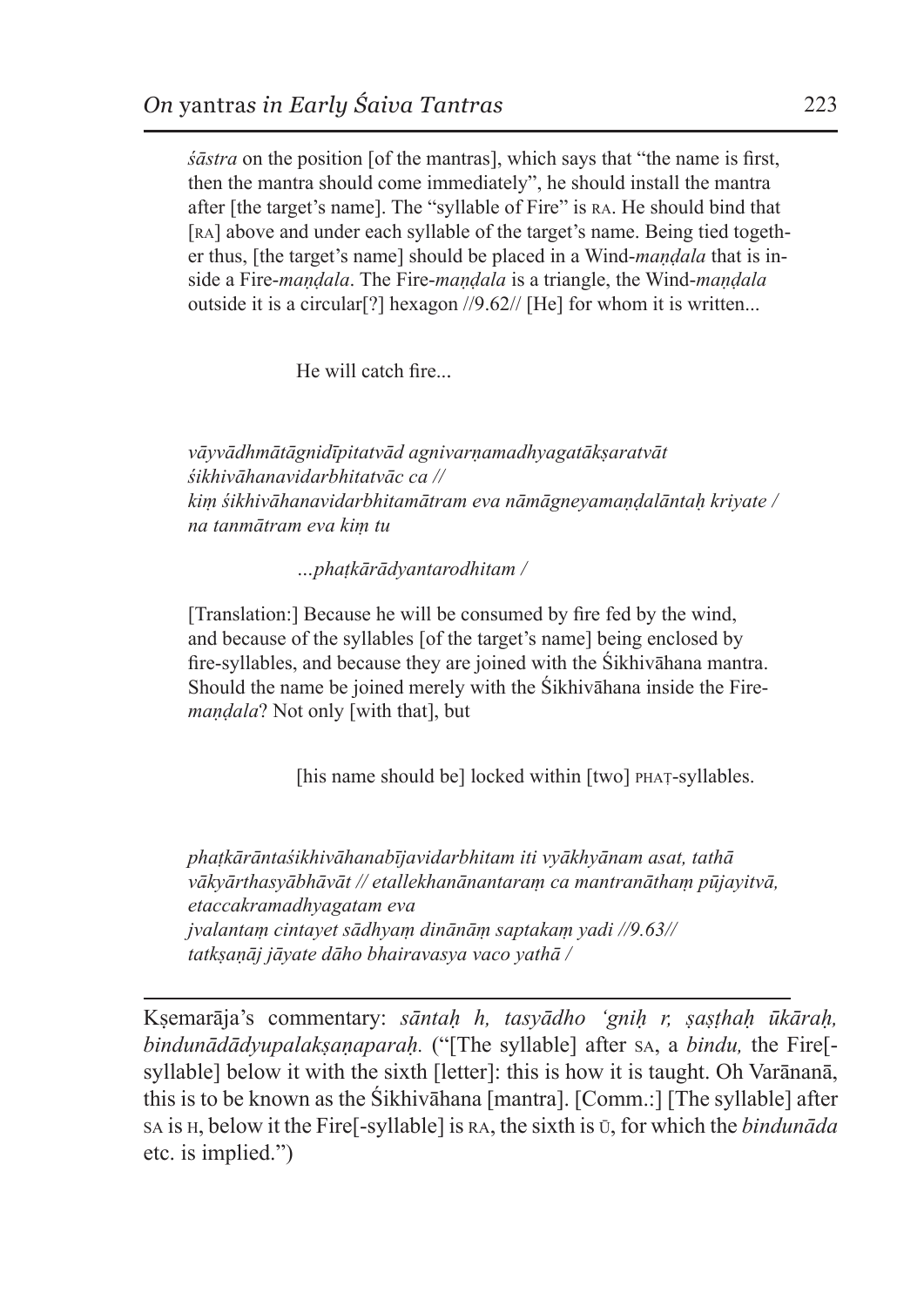[Translation:] The interpretation "joined with the Śikhivāhana seed-mantra, which is inside [two] **PHAT-syllable**" is wrong because in this way the sentence is meaningless. Immediately after the writing he should worship the Lord of mantras. [He should visualize the target] as being in this very *cakra*:

> If he visualizes the target for seven days as being on fire, //9.63// the burning will start immediately. This is how Bhairava taught it.

In these passages, Kṣemarāja treats the SvT's verses as of an independent ritual and not of one connected to the previous one, which requires a 32-petalled *cakra*/lotus to be drawn.<sup>82</sup> He may or may not be right in this, but his addition that the target's name and the mantras should be placed inside geometric patterns might be more than what the SvT's redactor[s] intended. And note both that the SvT itself does not label this kind of practices as *yantra*s and that Kṣemarāja may be using the word *cakra* to refer to the mantra-syllables under and above, as well as before and after the target's name. This is in harmony with his definition of *yantracakra* cited above: *yantracakraṃ viśiṣṭasaṃniveśalikhito mantrasamūhah* ("a collection of mantras written in a particular pattern")*.* It may also be significant that Kṣemarāja labels the above cited ritual as *yantrakrama* ('*yantra* procedure'), perhaps suggesting that a *yantra* can be a ritual rather than merely an object.

Similarly to the above cited SvT verses, *Tantrasadbhāva* 14.69–76ab describe a *yantra* without mentioning any geometric designs:

*athānyat sampravakṣyāmi vidyā caiva yathoddhr̥tā / oṃ cāmuṇḍe khukhaḍhiḍhaḍhaṃ niśācāri khakhapiñcchaṃ vāriṇi vicce svāhā / kevalaṃ mūlam ālikhya lāñchitaṃ tilakena tu // punar eva mahāvīra śikharaṃ dakṣiṇaṃ nyaset / vāmaṃ ca śikharaṃ nyasya padasyānte vyavasthitāḥ // punar eva nyaset sādhyaṃ bhūyo mantraṃ samālikhet / punaḥ paścāl likhen mantrī sādhyaṃ ca tadanantaram // anyonyagranthitā bījā-d-bhūrjapatre samālikhet /* 

<sup>82</sup> SvT 9.50cd: *dvātriṃśadarasaṃyuktaṃ cakram ālikhya bhāmini*. ("Oh Bhāminī, he should draw a 32-spoked *cakra.*")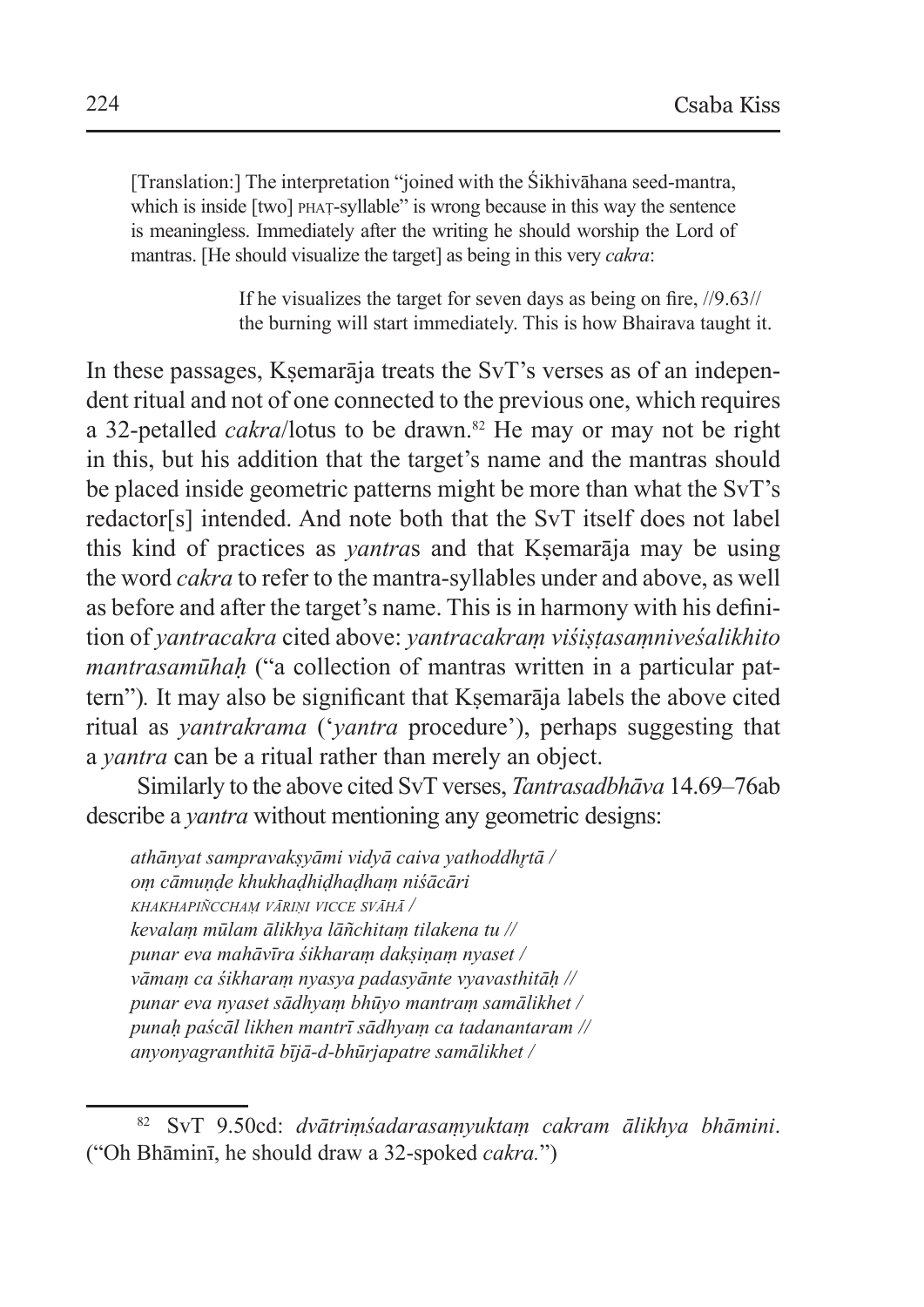*āvr̥tya bhūrjapatre [-aṃ?] tu hr̥disthaṃ kārayed budhaḥ // adhasyāt kārayet sādhyaṃ sādhakaṃ copari sthitam / chardirājyākr̥tiṃ kr̥tvā rocanāyā samālikhet // mr̥ṇmaye pātrake caiva sthāpya yatnena saṃpuṭe / chardirājyā punaś caiva paścān nicchidra kārayet // prayatnena mahāyogī jalamadhye nidhāpayet / yadi kruddho bhaven mantrī tatkṣaṇād vaśam ānayet / eṣa devi mahāyantraḥ kulamārgagato bhuvi //*

[Tentative translation:] And now I shall teach you another *vidyā*-mantra as it should be extracted: OM CĀMUNDE KHUKHADHIDHADHAM NIŚĀCĀRI KHA-KHAPIÑCCHAM VĀRIŅI VICCE SVĀHĀ. He should write down only the root<sup>[-</sup>mantra, i.e. probably om cāmunde] and he should decorate it with a *tilaka*[-mark]. Then the great hero should place the right-side *śikhara* [śa] 83 and the left-side one [v<sub>A</sub>] after the word. Then he should place down the target<sup>['s name] and write</sup> down the mantra again. Then again the mantra master should write the target['s name] immediately after it. He should write down the seed-mantras tied together on birch-bark. The wise one should fold the birch-bark, and keep it on his chest [as an amulet]. The target should be below, the *sādhaka* above[?]: [this is how] he should fashion figure[s] with *chardiraji*[?] $84$  and draw with yellow pigment. Then he should put it into a clay pot, into a bowl. Again, he should fill in the holes with *chardirāji*. The great yogi should place it in water carefully. Whenever the practitioner gets angry, the target will be subjugated. This is [famous] on earth as the Great Yantra of the Kula Path.

Although not all details are clear to me at this point, it seems that this passage resembles some of the BraYā's *yantra*s in the following

<sup>83</sup> Cf. *Tantrasadbhāva* 3.112: *rasamadhyagatas tadvad akṣarau dvau śubhātmakau / śikharau tu smr̥tau bhadre vāmadakṣiṇagau śubhau*. "Similarly, the two auspicious syllables between RA and SA [in the alphabet, RALAva-śa-ṣasa] are called Śikharas, O Bhadrā. These two auspicious ones go on the left and right." These two *akṣara*s would give us *vaśa* left to right, which would be typical in subjugation rituals: *vaśaṃkuru/vaśīkuru* ("Be subjugated!"). The passage above seems to require the practitioner to write down these two syllables the other way round: śava ("corpse"), which may or may not be what was intended.

<sup>84</sup> For the obscure '*chardirāji/yā*' cf. BraYā 5.69cd (and 5.77ab): *chardirājīkr̥to lepaḥ trailokyaṃ-mukhabandhanam.* ("An ointment made from *chardirājī* takes the three world's breath away.")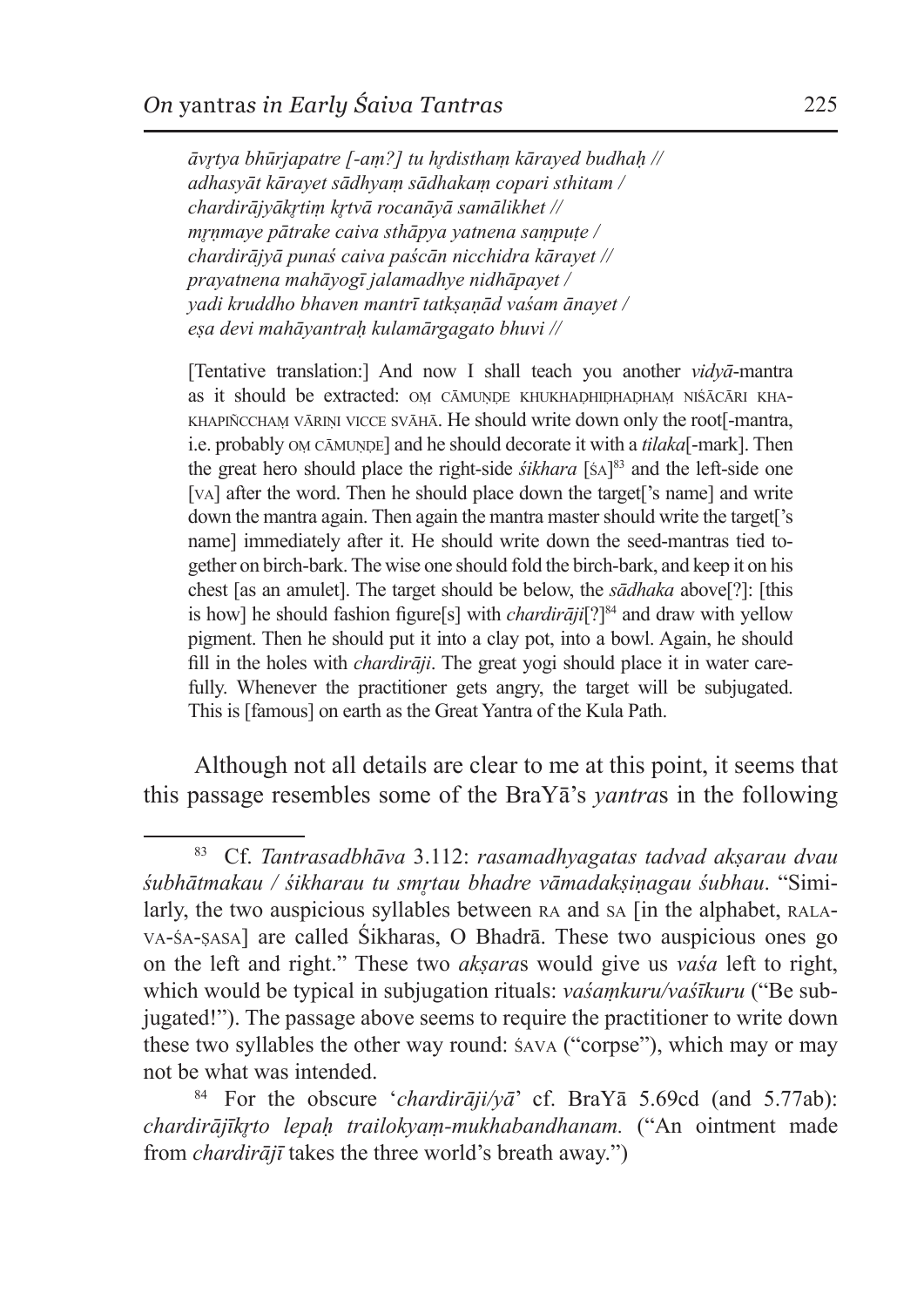characteristics: it teaches very little or no linear geometric patterns, it requires the *sādhaka* to draw/make an image/figurine of the target, to make an amulet, it involves mantras and rituals, and the whole process is labelled as *yantra.* Indeed, even when geometric designs are prescribed for a *yantra* in a relatively early Śaiva text, it may seem, as I have suggested above, that the term *yantra* denotes the whole process, the ritual itself, rather than an object.

In *Jayadrathayāmala* 1.20.43ab, a *yantra-*description, which includes, among other things, instructions to draw eight-petalled lotuses, ends thus: "...this *yantra* should be performed/done by the wise for three days."85 Although this is again inconclusive, it suggests a wider range of meanings for the term *yantra* than just a drawn magical diagram/amulet.<sup>86</sup>

The *Netratantra* (NT),<sup>87</sup> on which some of Sanderson's definitions are based,<sup>88</sup> probably marks a new phase in the usage of the term *yantra.* Here magical diagrams with geometric designs, and ones to be worn around the neck, are sometimes referred to as *vantra*s,<sup>89</sup> and the terms *cakra* and *yantra* are probably used synonymously. Brunner has already brought up the possibility that *cakra* can be a synonym for *yantra*, but

<sup>88</sup> He refers to NT chapters six (Sanderson 2004: 244–245 cited in n. 8 above), seventeen ("The Yantra taught in the 17th [chapter of the NT] will bestow victory on kings who are under attack from beyond their borders and should be used at all times to protect the king's wives, his sons, brahmins and others." Sanderson 2004: 246), and nineteen (Sanderson 2004: 290 n. 149 cited in n. 9 above).

<sup>89</sup> E.g. NT 6.7cd (*yantrāṇi mohanādīni mantrarāṭ kurute bhr̥śam*) may refer to a description of geometric designs in NT 6.28-34 (labelled *cakra*), and NT 19.208–211ab mention *yantra*s as objects worn around the neck (*likhitair yantrayogair vā pūjitaiḥ suprayatnataḥ / veṣṭitaiḥ kaṇṭhasaṃlagnaiḥ sūtrakair vāsitādikaiḥ* ("With drawings/written [mantras] used in *yantra*s, which are worshipped zealously, wrapped up and worn around the neck using thread, perfumed etc.")

<sup>85</sup> *Jayadrathayāmala* 1.20.43ab: *tasmād dinatrayaṃ kāryaṃ yantram etad vipaścitā.*

<sup>86</sup> Note also the masculine gender of *yantraḥ* here.

<sup>87</sup> Dated to AD 700/800–850 in Sanderson 2004: 293.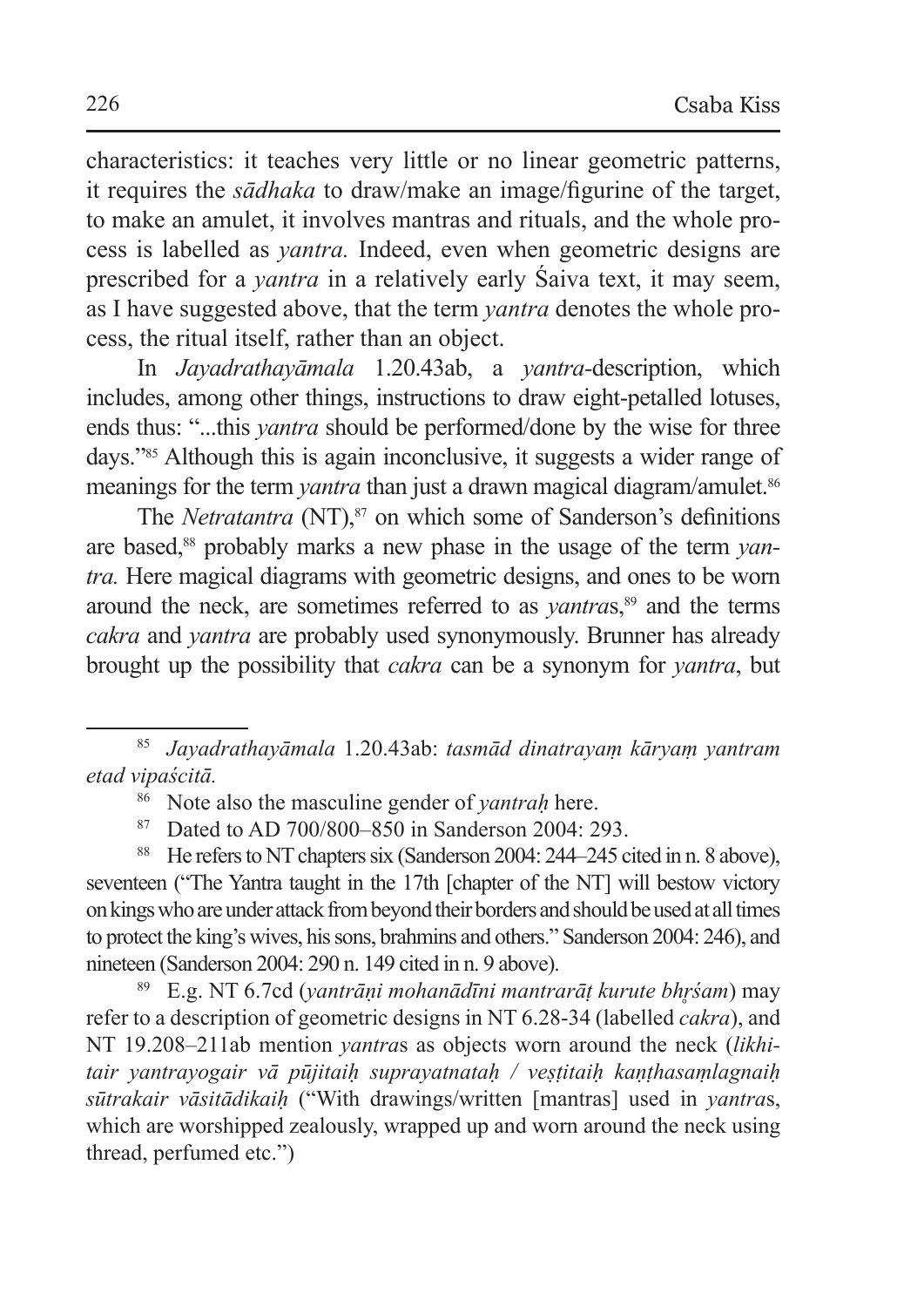her doubts about it are also very revealing.<sup>90</sup> There might be a tendency in the NT to use the word *yantra* mostly for such magic(al diagrams) that control or hurt others, or at least for the ones that are somewhat dangerous or transgressive. In this respect, it is notable that the *Nityāṣoḍaśikārṇava* (NṢA, alias *Vāmakeśvarīmata*), a text that "clings to the edge of the Śaiva canon,"91 and is abundant in magic and magical diagrams, mentions the term *vantra* only twice, while the commentator Javaratha (13<sup>th</sup> century, see Sanderson 2007a: 418–419) repeatedly<sup>92</sup> uses it for magical rituals and diagrams labelled by the NṢA as *cakra*s*.* One of the two occurrences of *yantra* in the NSA refers to a device (a trench?) to protect or hold back somebody.<sup>93</sup> The other (*yantravarnaputīkrtam*, 2.36b) is inconclusive ("enclosed between magical syllables"?). *Yantra* does not seem to have been a significant term for the author(s) of the NṢA.

## **Conclusions**

Dating Saiva tantric texts is notoriously difficult, $94$  thus to outline the early history of the term *yantra* is a challenging task, but at the same

<sup>91</sup> Sanderson 1988: 689.

<sup>92</sup> E.g. *yantraprayogam āha* (ad NṢA 2.55), and *evaṃ māntraṃ prayogam uktvā yāntram api āha* (ad NṢA 2.7) vs. *cakrayogena* in NṢA 2.33c.

<sup>93</sup> NṢA 2.26: *ākr̥ṣṭahr̥dayāṃ naṣṭadhairyām uttīrṇajīvitām / vapraprāk āraniviḍanadīyantrasurakṣitām* [*ānayen nārīm*]*.* ("[He should attract a woman by magic] as if her heart were drawn, as if her firmness were gone, as if her life were saved from imprisonment behind a river *yantra* thick as a rampart.")

<sup>94</sup> See e.g. Sanderson 2013: 213.

<sup>&</sup>lt;sup>90</sup> "Just as those other machines bearing the same name, the ritual yantra is first an ingenious instrument. [...] Finally, cakra is frequently used as a synonym for yantra, though we cannot always tell if this practice is due to a lack of rigour in the vocabulary or to a change of perspective*.* In those cases, the author may be talking of cakra to refer to the mass of the divinities that are present, or to their configuration, while using the word yantra to refer to the use of the object. But more research than what I was able to do would be necessary to arrive at a convincing conclusion on this point." (Brunner 2003: 163.)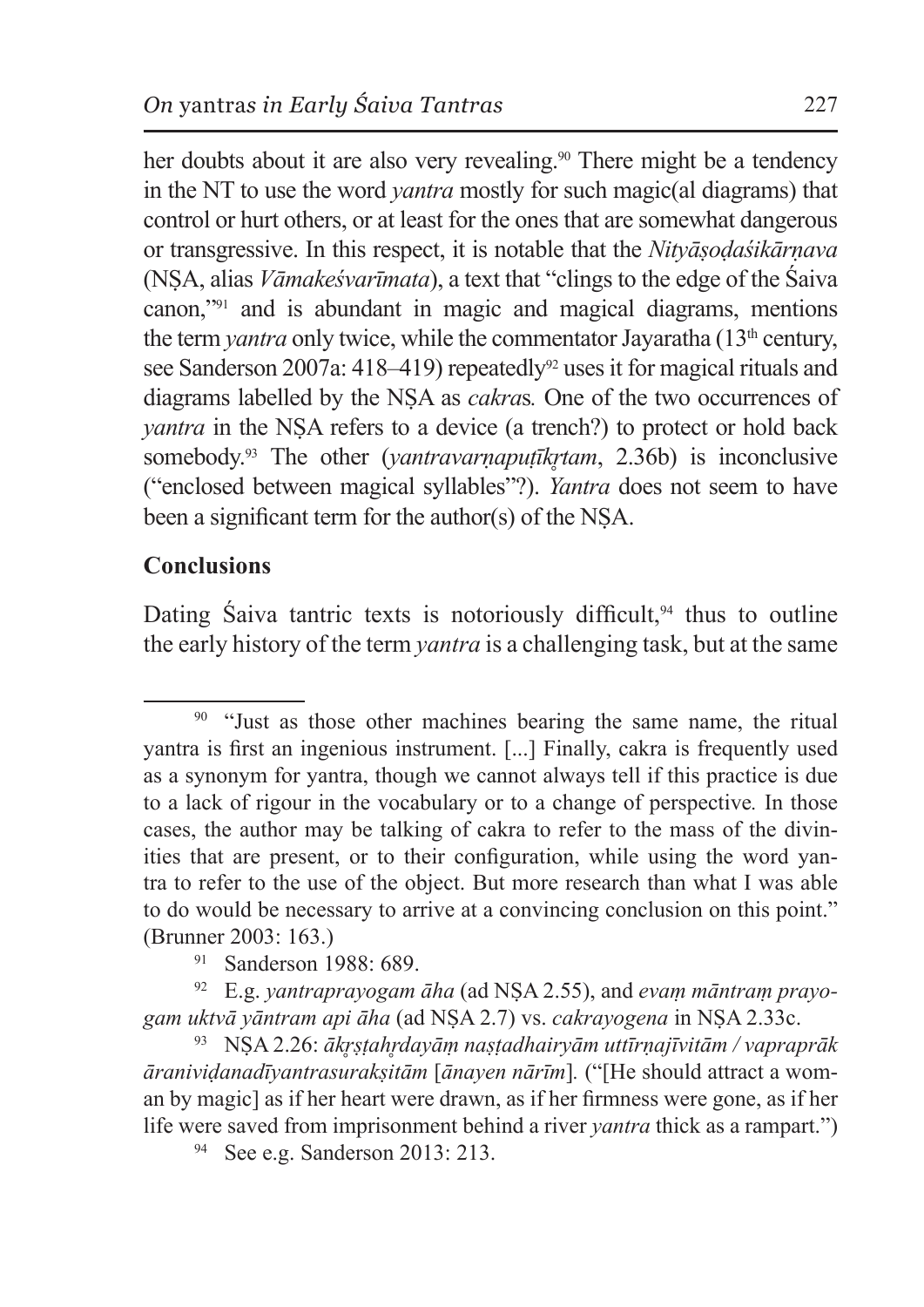time it could help us dating the texts. All in all, some general tendencies can perhaps be observed and outlined in a preliminary fashion. I can see these major phases in the history of *yantra*s:

1. In passages that have nothing to do with magic or magical diagrams (even in those incorporated in chapters on magical *yantra*s), a *yantra* is usually a machine, a device, an apparatus, a bolt etc.

2. In the pre-tantric *Pāśupatasūtra* as explained by Kaundinya, a *yantra* is a ritual, observance or restriction. In the *Pāśupatasūtra*  itself it might imply some transgressiveness (dishonour, fake madness).

3. In early scriptures of the Siddhānta, magical *yantra*s are seldom mentioned, as Brunner has already observed (Brunner 2003: 162).

4. In some early Śaiva *tantra*s, such as the *Niśvāsatattvasaṃhitā* and the Trika *Mālinīvijayottaratantra* and *Siddhayogeśvarīmata*, the term *yantra* does not seem to be present in any significant form. In the *Svacchandatantra*, the term is not used to label a magical ritual or object, either.

5. In early chapters of the *Brahmayāmala*, and in some passages of the *Tantrasadbhāva*, a *yantra* seems to be a term for a complex magical procedure, usually of the black and transgressive, or at least dangerous, type, not necessarily involving any geometric designs but usually involving transgressive substances, fireofferings, the use of rosaries, and images or figurines of the target.

6. *Yantra* emerges as a term for magical diagrams with geometric designs and for amulets in the *Netratantra*, possibly as a synonym (or counterpart?) of *cakra.*

7. In some later texts such as the *Kubjikāmatatantra,* which draws extensively on the Trika and is thus later than it,<sup>95</sup> and the *Matsyendrasaṃhitā* (13th century), while *yantra*-diagrams with

<sup>95</sup> Sanderson 2002: 1.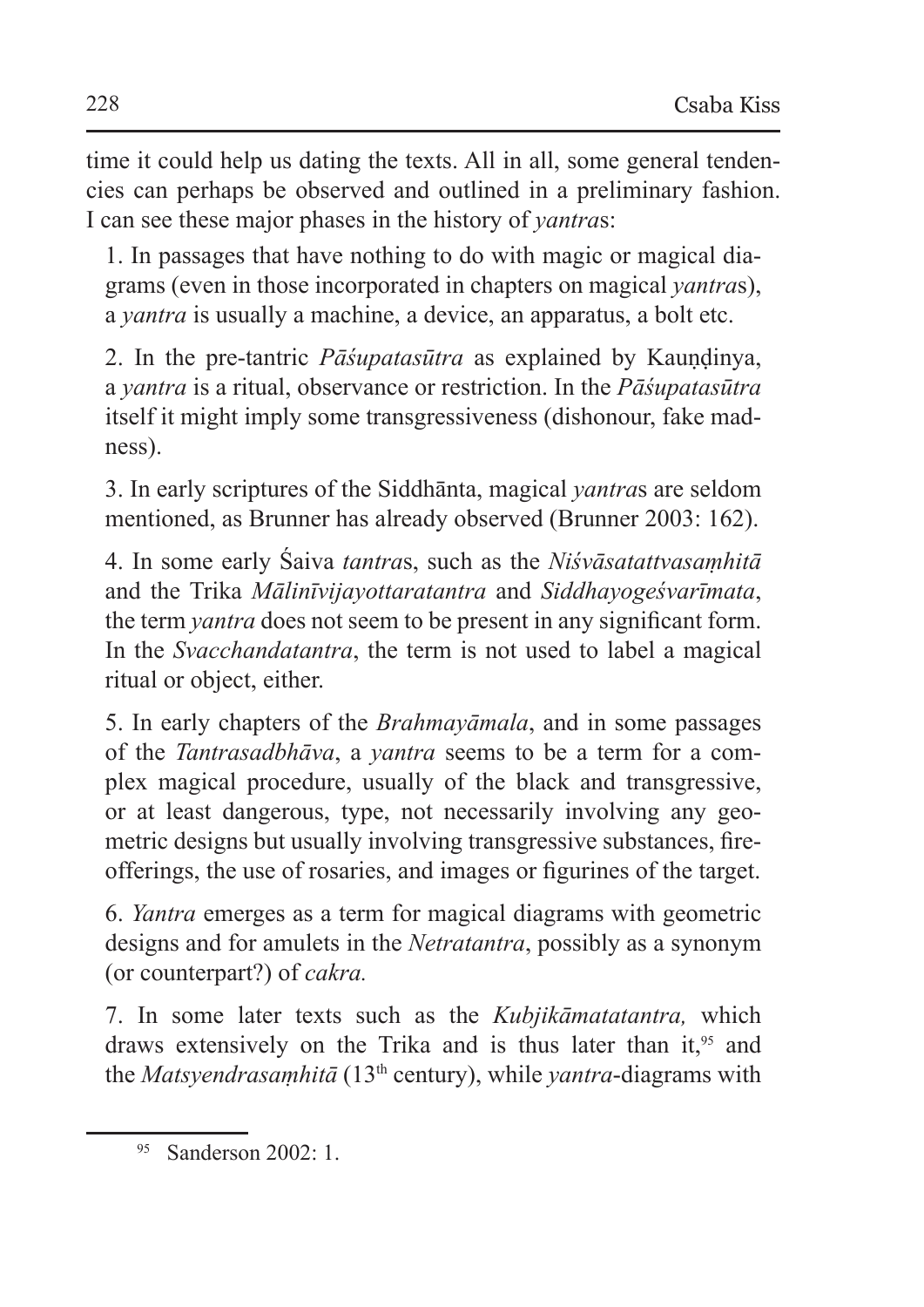drawn patterns may appear, the phrase *yantrārūḍha* may have been misinterpreted by redactors/copyists who supposed that a *yantra* is usually a magic diagram.

8. Even for Kṣemarāja in the early part of the 11th century, a *yantra* (*cakra*) can simply be interpreted as "mantras in a particular pattern", perhaps without any drawing. Nevertheless, he tends to add geometrical patterns to descriptions of mantric arrangements, perhaps to "update" them.<sup>96</sup>

9. Later probably this latter usage of the term, which treats *yantra*s as mantra-inscribed magical objects, prevails.

The question of early *yantra*s is obviously in need of much more research. Nevertheless, the examination of the usage of the term *yantra* in *tantra*s may give us another tool to date our texts, a fundamental process to get to know more about the religious history of mediaeval India.

# **Bibliography:**

### **Primary Sources:**

- *Atharvaveda*: *The Hymns of the Atharvaveda.* Translated with a popular commentary by Ralph T.H. Griffith. 2 Vols. Benares: E. J. Lazarus, 1895-6.
- *Bhagavadgītā*: *Srimadbhagavadgita with the commentaries Śrīmat-śānkarabhāṣya with Ānandagiri*... [etc.] Ed. Wāsudev Laxmaṇ Shāstrī Paṇśīkar. 2nd ed. Bombay: Pandurang Jāwajī, 1936.

<sup>96</sup> And he himself sometimes cites texts in which a *yantra* is clearly an object with drawn geometrical patterns, e.g. ad NT 16.34: *kakārapuṭayor madhye yasya nāma samullikhet / tadbāhye vahnibhavanaṃ rephāṣṭakavibhūṣitam // likhitvā sthāpayed yantraṃ kapālobhayasaṃpuṭe […] ityādiyantrayuktyā ca śrīkulārṇavoktayā...*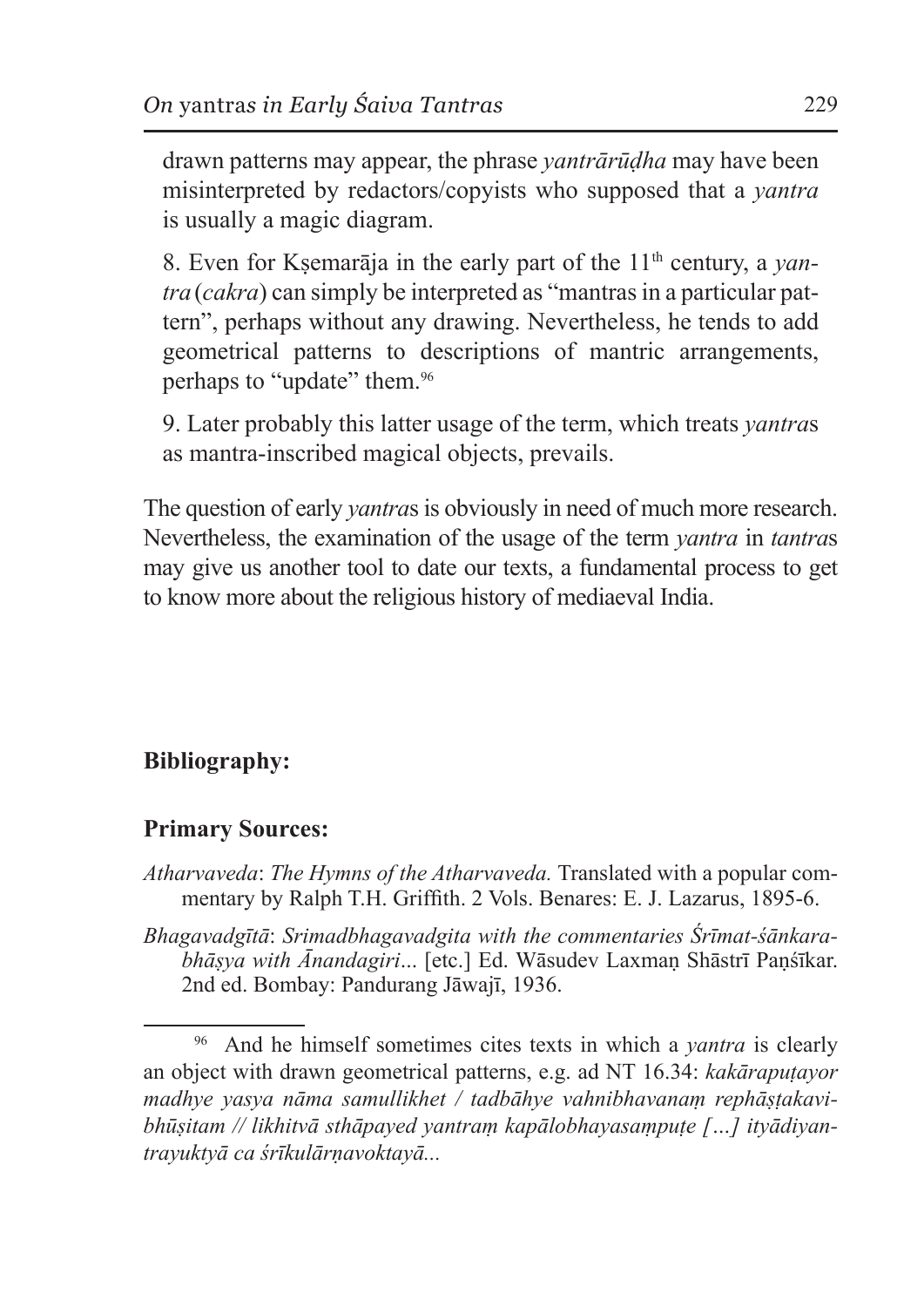- *Brahmayāmala.* NGMPPmicrofilm reel no. A42/6; NAK 3-370. Palm-leaf, 358 folios. Dated (Sunday (*ādityadina*), the 8th of Māgha, waxing fortnight, Nepal *saṃvat* 172 = Sunday, 12 January, 1052 AD.) Scribe: Jayākarajīva, a resident of the Paśupatinātha temple area of Kathmandu. For further details on this and the other MSS, see Hatley 2007:287. I made extensive use of Shaman Hatley's superb transcript of the *Brahmayāmala*, for which I am very grateful.
- *Jayadrathayāmala.* I used Olga Serbaeva's transcript of the NGMPP MS No. 5-4650, reel no. B 122/7, which she kindly shared with me.
- *Kubjikāmatatantra.* See Goudriaan & Schoterman 1988.
- *Kulārṇavatantra.* Introduction by A. Avalon, readings by M. P. Pandit, Sanskrit text ed. by T. Vidyāratna. Calcutta and London, 1965 (revised ed.).
- *Laghuśaṃvaratantra*:Iused anetext based onthis edition:*Śrīherukābhidhānam Cakrasaṃvaratantram with the commentary of Bhavabhaṭṭa.* Ed. Janardan Shastri Pandey. Rare Buddhist Texts Series 26. Sarnath: CIHTS, 2002.
- *Lakṣmītantra. A Pāñcarātra text.* Translation and notes by Sanjukta Gupta. Leiden: E. J. Brill, 1972.
- *Mañjuśriyamūlakalpa*: *Āryamañjusrīmūlakalpa*. In: *Mahāyānasūtrasaṃgraha.* Part II, ed. by P. L. Vaidya, Darbhanga 1964 (Buddhist Sanskrit Texts 18).
- *Matsyendrasaṃhitā.* MS No. 1784, Maharaja Man Singh Library, Jodhpur.
- *Mālinīvijayottaratantra*: *Sri Mālinivijayottara Tantram.* Ed. Madhusūdan Kaul Śāstrī. KSTS 37. Bombay and Srinagar: The Research Department Jammu and Kashmir State, 1922.
- *Netratantra. Netratantram with the commentary 'Uddyota' of Kṣemarāja*. Edited by V. Dwivedi. Delhi: Parimal Publications, 1985.
- *Niśvāsatattvasaṃhitā.* See Goodall 2015 (forthcoming)*.*
- *Nityāṣoḍaśikārṇava* alias *Vāmakeśvarīmata*: *The Vāmakeśvarīmatam.* With the commentary of Rājanaka Jayaratha. Ed. Madhusudan Kaul Shastri. Kashmir Series of Texts and Studies LXVI. Srinagar, 1945.
- *Pāśupatasūtra*: *Pasupata Sutras with Pancarthabhashya of Kaundinya.*  Ed. Ananthakrishna Sastri. Trivandrum: The Oriental Manuscript Library Of the University of Travancore, 1940.

*Siddhayogeśvarīmata.* See Törzsök 1999*.*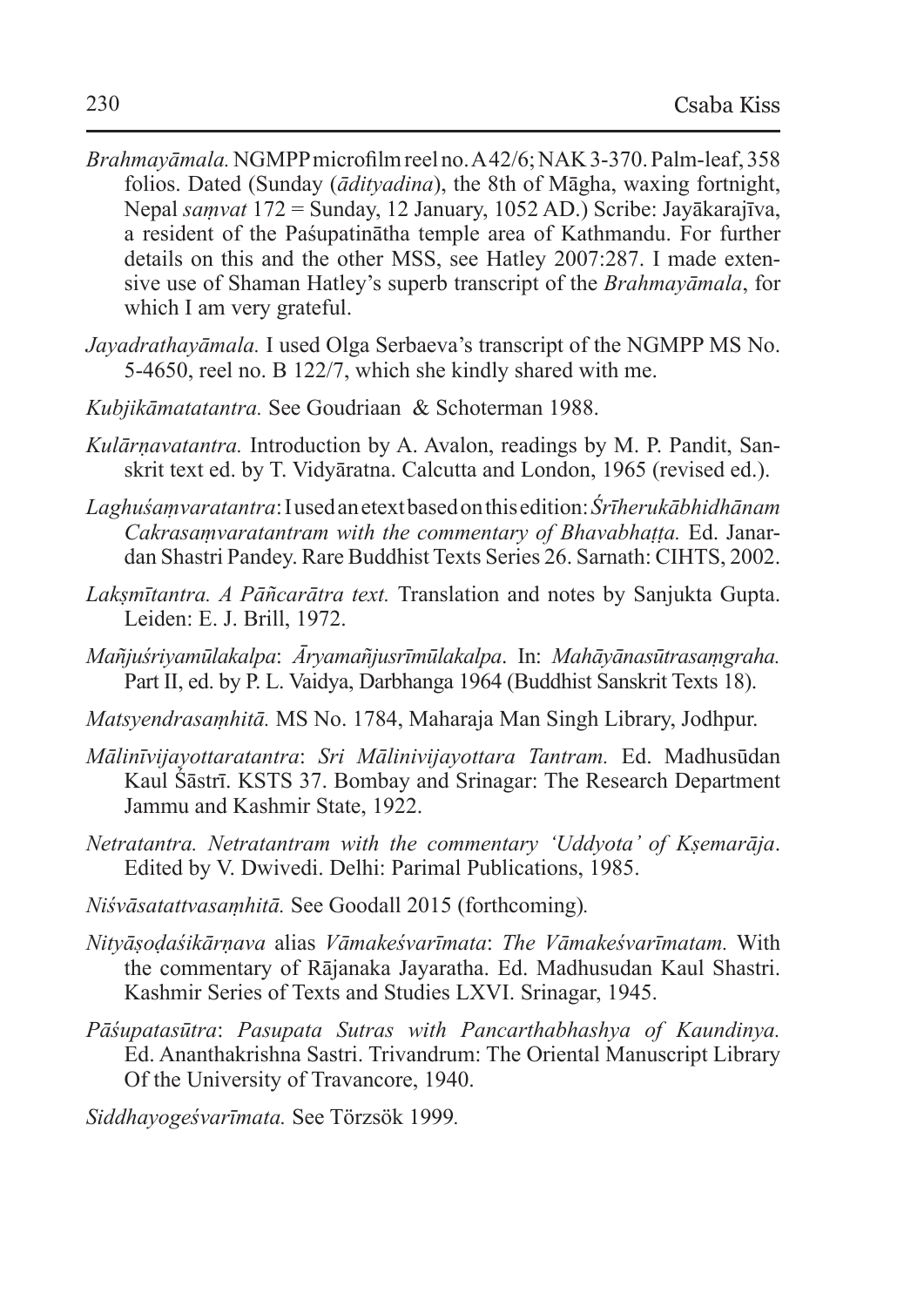- *Svacchandatantra*: *The Svacchanda Tantram*, with Commentary by Kshemarāja. Ed. with notes by Madhusūdan Kaul Shāstrī. 6 vols. Kashmir Series of Texts and Studies 31, 38, 44, 48, 51 [vol. V A], 53 [vol. V B], 56. Bombay 1921–1935.
- *Tantrasadbhāva*. Electronic edition by Mark Dyczkowski based on three manuscripts (NGMPP reel nos. A 188/22, A 44/1, and A 44/2) now published on the website of the Muktabodha Indological Research Institute: http:// www.muktabodha.org.
- *Yogasārasaṃgraha*. IFP transcript T0859 copied from D 4373 belonging to the GOML, Madras. Electronic version at muktabodha.org, accessed on 6 May 2014.

#### **Secondary Sources:**

- Bisschop*,* P*.* 2006. The Sūtrapāṭha of the Pāśupatasūtra. *Indo-Iranian Journal*   $49 \cdot 1 - 21$
- Bolle, K.W.1989. Reviewof Mantras et diagrammes rituels dans l'Hindouisme*. Journal of the American Oriental Society*. Vol. 109, No. 4: 659–660.
- Brockington, J. 1998. *The Sanskrit Epics*. Leiden: Brill.
- Brunner, H. 2003. Mandala and yantra in the Siddhānta school of Śaivism: definitions, descriptions and ritual use. In: Bühnemann 2003: 153–177.
- Bühnemann, G. et al. 2003. *Maṇḍalas and Yantras in the Hindu Traditions.* Leiden: Brill. I used the revised edition (New Delhi: D. K. Printworld Ltd., 2007), but still refer to this volume as Bühnemann 2003.
- Bühnemann, G. et al. 2007. Maṇḍalas and Yantras. *Brill's Encyclopedia of Hinduism.* Vol 2. K. A. Jacobsen, H. Basu, A. Malinar and V. Narayanan (Eds). Leiden: Brill.
- Goodall, D. and H. Isaacson. 2007. Workshop on the *Niśvāsatattvasaṃhitā*: The Earliest Surviving Śaiva Tantra? *Newsletter of the NGMCP, Number 3*: 4-6.
- Goodall, D. 2015 (forthcoming). *The Niśvāsatattvasaṃhitā, the earliest surviving Śaiva tantra, volume 1. A critical edition & annotated translation of the Mūlasūtra, Uttarasūtra & Nayasūtra edited by Dominic Goodall in collaboration with Alexis Sanderson & Harunaga Isaacson with contributions of Nirajan Kafle, Diwakar Acharya & others.* École française d'Extrême-Orient, Nepal Research Centre, French Institute of Pondicherry.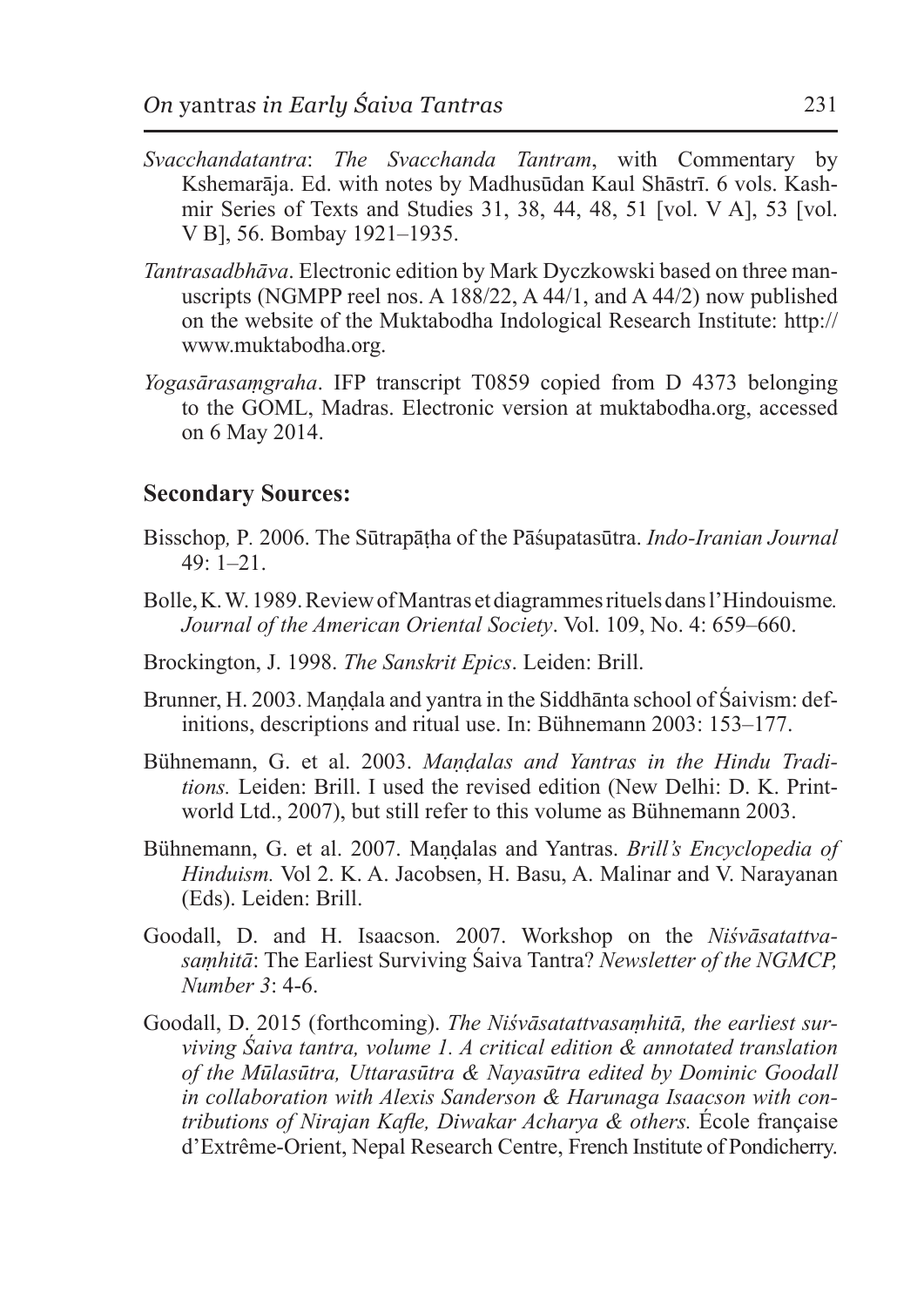- Goudriaan, T. and J. Schoterman. 1988. *Kubjikāmatatantra. The Kulālikāmnāya version*. Critical edition by T. Goudriaan and J. Schoterman. Leiden: E.J. Brill.
- Hara, M. 1966. *Materials for the Study of Pāśupata Śaivism*. PhD thesis presented at Harvard University, Cambridge, Massachusetts.
- Hatley, S. 2007. *The Brahmayāmalatantra and Early Śaiva Cult of Yoginīs*. Ph.D. dissertation, University of Pennsylvania.
- Heilijgers-Seelen, D. 1994. *The System of Five Cakras in Kubjikāmata-tantra 14*–*16*. Groningen Oriental Studies IX. The Netherlands: Egbert Forsten Groningen.
- Kiss, Cs. 2015 (forthcoming). *The Brahmayāmalatantra or Picumata. Volume II. The Religious Observances and Sexual Rituals of the Tantric Practitioner: Chapters 3, 21, and 45*. Institut français de Pondichéry*,* École française d'Extrême-Orient, Asien-Afrika-Institut, Universität Hamburg*.*
- Nanjundayya, H. V. and L. K. Ananthakrishna Iyer. 1928–1936. *The Mysore Tribes and Castes.* 5 volumes. Mysore: Mysore University.
- Padoux, André. (ed.) 1986. *Mantras et diagrammes rituels dans l'hindouisme.*  Table Ronde, Paris 21–22 juin 1984. Paris: Éditions du Centre national de la recherche scientifique.
- Raghavan, V. 1952. *Yantras or Mechanical Contrivances In Ancient India.* Bangalore: The Indian Institute of Culture.
- Rastelli, M. 2003. Maṇḍalas and yantras in the Pāñcarātra. In: Bühnemann  $2003 \cdot 119 - 151$
- Sanderson, A. 1988. Śaivism and the Tantric Traditions. In: *The World's Religions/Religions of Asia.* Ed. F. Hardy. London:Routledge. [Reprint: 1990.]
- Sanderson, A. 2001. History through Textual Criticism in the study of Śaivism, the Pañcarātra and the Buddhist Yoginītantras. In: *Les Sources et le temps. Sources and Time*: *A Colloquium, Pondicherry, 11*–*13 January 1997.*  F. Grimal (ed.). Publications du département d'Indologie 91. Pondicherry: Institut Français de Pondichéry/École Française d'Extrême-Orient: 1-47.
- Sanderson, A. 2002. Remarks on the Text of the Kubjikāmatatantra. In: *Indo-Iranian Journal* 45: 1–24.
- Sanderson, A. 2004. Religion and the State: Śaiva Officiants in the Territory of the Brahmanical Royal Chaplain (with an appendix on the provenance